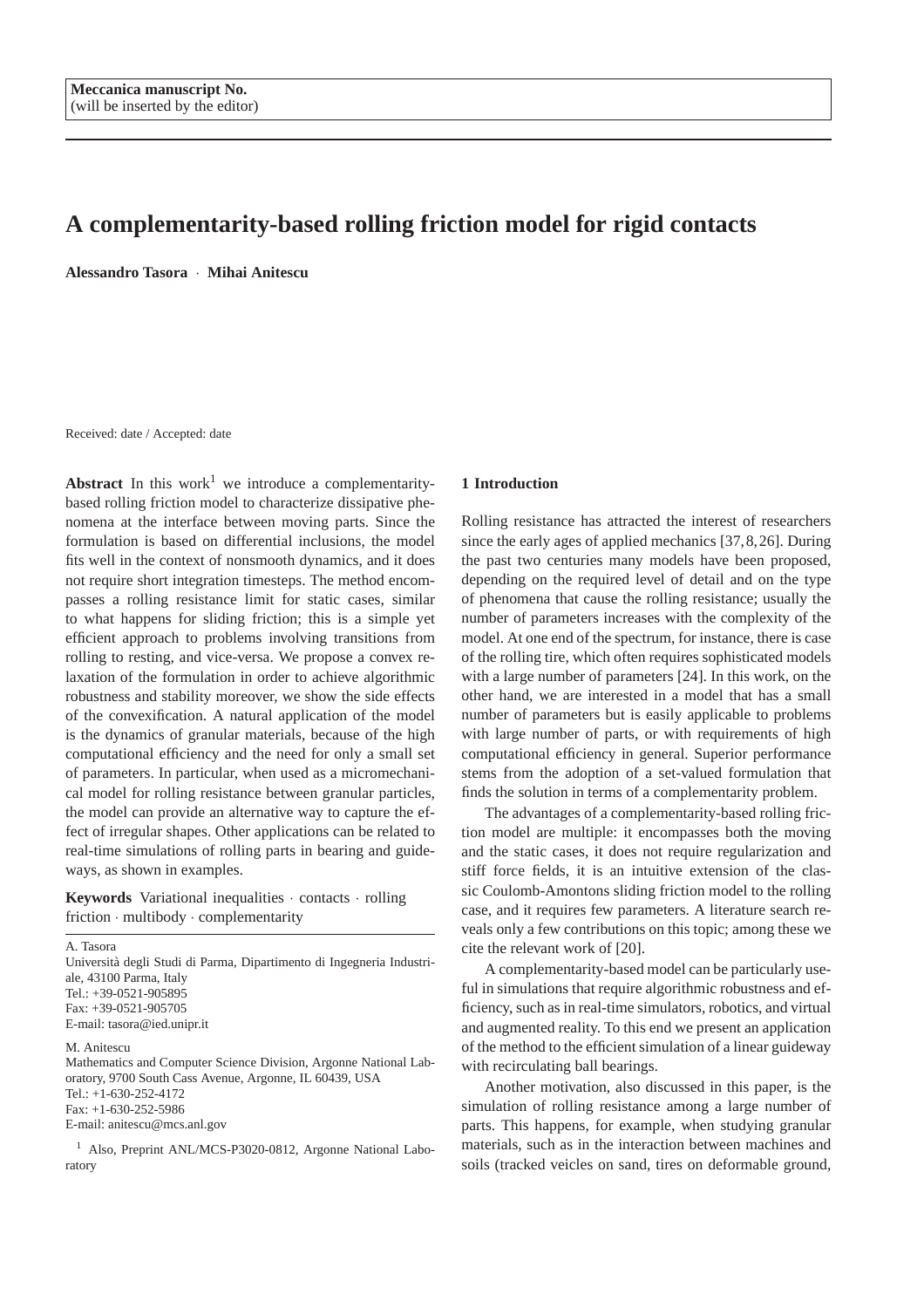etc.) In the context of granular material dynamics, rolling friction between microscopic spherical particles has the side effect of approaching, on a macroscopic scale, the same global behavior of the granular assembly if it were modeled with many faceted irregular shapes: there exists a relation between the degree of irregularity of the surfaces and the rolling friction coefficient [9].

In the literature, typical approaches to the simulation of contacts are based on the regularization of contact forces; such forces, which are discontinuous in nature, are approximated by smooth functions. Smoothness allows the problem to be dealt as system of ordinary differential equations (ODEs), the drawback being that the resulting ODEs, while tractable, are stiff, thereby requiring short timesteps and leading to high computational times [12]. The adoption of implicit integrators might alleviate, but not eliminate, the issue of stiffness. For instance, since the seminal work of [7], most implementations of the discrete element method (DEM) for the simulation of granular materials are based on regularization of contact forces and stiff ODEs. For very large systems, regardless of the fact that one can exploit powerful hardware, the computational time can be so high that some problems become untractable.

For this reason in [32] we proposed an approach based on differential variational inequalities (DVIs), as an alternative to the classical regularization-based approaches. The DVI approach, whose capabilities are not necessarily confined to granular problems, is a recent general way of dealing with nonsmooth mechanical problems; the approach encompasses ODEs as subcases as well as complementaritybased methods. In DVIs one can describe forces by means of set-valued functions (multifunctions) that capture the nonsmooth nature of models such as the Signorini contact law or the Coulomb friction; no stiff regularizations of discontinuities are needed because discontinuities are presented directly as complementarity constraints. Large timesteps are allowed, but at the cost of solving a variational inequality problem (a complementarity problem, in the simpliest case) for each timestep [25].

A generic variational inequality (VI) is a problem of the type

$$
\mathbf{u} \in \mathbb{K} \quad : \quad \langle F(\mathbf{u}), \mathbf{y} - \mathbf{u} \rangle \ge 0 \quad \forall \mathbf{y} \in \mathbb{K} \tag{1}
$$

given a closed and convex  $\mathbb{K} \in \mathbb{R}^n$  set, and given a continuous  $F(\mathbf{u}): \mathbb{K} \to \mathbb{R}^n$ . We call  $SOL(\mathbb{K}, F)$  the solution of problem (1). Variational inequalities are powerful mathematical tools that have recently been used also in game theory, continuum mechanics and other scientific fields; a good reference is [18].

Assuming that the state of the system is defined by **x**, one can define a DVI as the problem of finding the function

$$
\mathbf{x} \text{ on } [0, T],
$$

$$
\frac{d\mathbf{x}}{dt} = f(t, \mathbf{x}, \mathbf{u})\tag{2}
$$

$$
\mathbf{u} \in SOL\left(\mathbb{K}, F(t, \mathbf{x}(t), \cdot)\right),\tag{3}
$$

along with boundary conditions  $\Gamma(\mathbf{x}(0), \mathbf{x}(T)) = 0$ . For the class of mechanical problems that we are interested in, for example, the state can be  $\mathbf{x} = {\mathbf{q}^T, \mathbf{v}^T}^T$ , with positions **q** and velocities **v**, and with **u** as the set of reaction forces, that must satisfy a VI. References about DVIs can be found in [29,28]; details about their practical implementations in terms of timestepping schemes can be found, for instance, in [30,2,16,25,31,11].

In the following we show that the introduction of setvalued rolling friction does not affect overly the complexity of the original DVI problem; the computational requirements are simply doubled with respect to the case of just sliding friction. Also, spinning friction (also known as *drilling* friction) can be added easily in a similar way.

#### **2 Set-valued rolling friction**

In this paper we use set-valued functions to model rolling contact forces between rigid parts. Such model has mathematical similarities with the model for sliding friction in the Amontons-Coulomb theory; similar to the Amontons-Coulomb friction model, the proposed approach requires a small number of parameters to describe the rolling resistance effect.

# 2.1 Rolling friction phenomena



**Fig. 1** Rolling friction. Two examples in the two-dimensional case.

Although the nonsmooth nature of the sliding friction is evident in nature, because the friction force is abruptly clamped to a maximum value as soon as the objects start sliding, the same sharpness is not evident in the experimental observation of the rolling friction, because rolling friction effect increases smoothly as the rolling speeds increases. In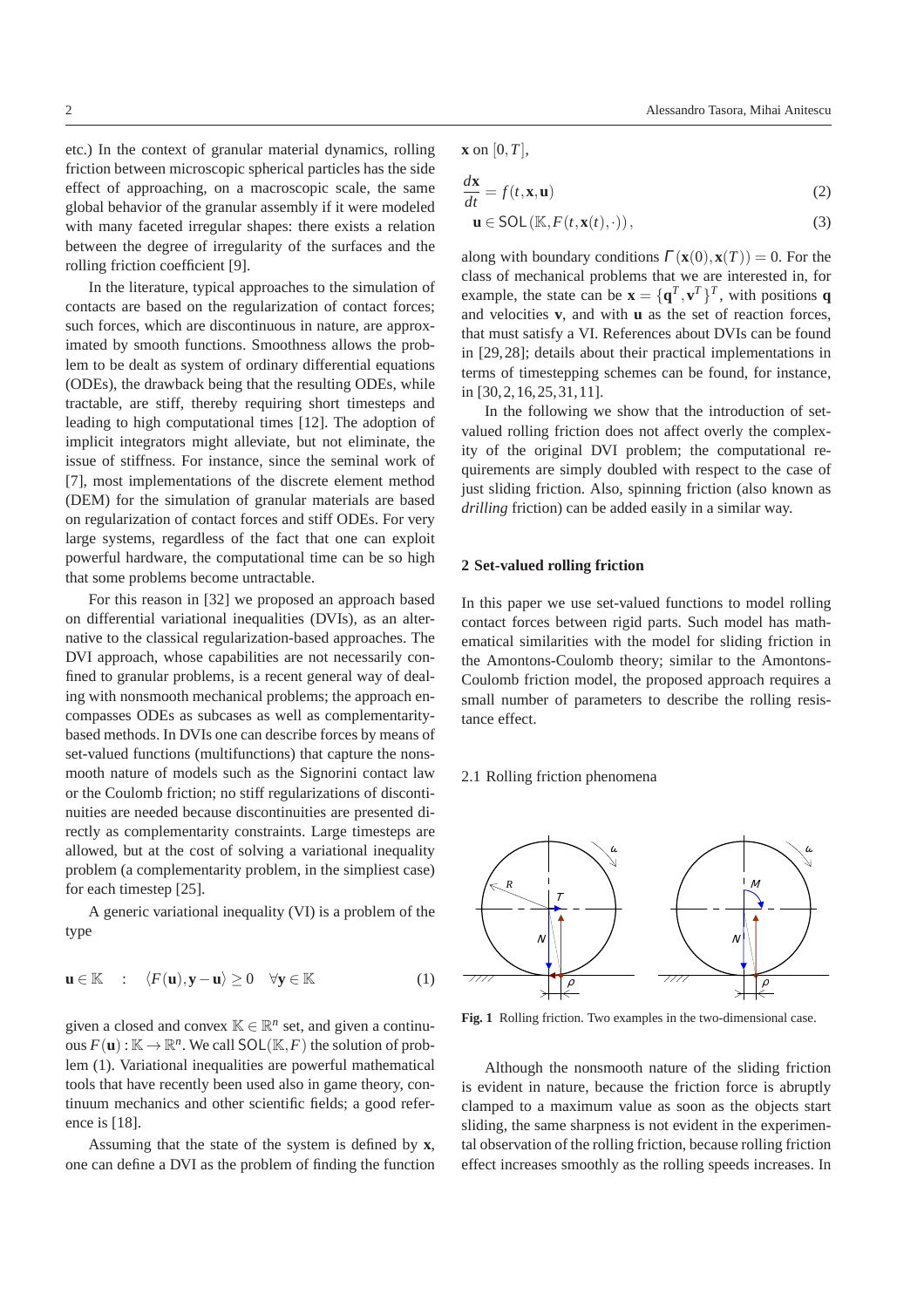fact, resistance to the rolling motion usually takes place because in the contact area there may be inelastic deformations of elasto-plastic materials [24]: the final outcome of this hysteretic deformation is that the resultant of all pressures is always placed a bit ahead of the position that it would take if the parts were not rolling.

Many classical textbooks about applied mechanics [37, 8,26] describe a simplified model for this effect, considering a rolling wheel of radius *R* and expressing the displacement of the contact force by a single *friction parameter* ρ, which has the dimension of length, or by a dimensionless *coefficient of rolling friction*  $f_p = \rho/R$ . The latter is also meant to allow an easy comparison with sliding friction: Given a normal force *N* acting on a rolling disc, the horizontal force that is needed to keep it rolling at contant speed is  $T = f_{\rho}N$ , (see Fig. 1), similar to the Coloumb sliding friction case,  $T = f_s N$ , with  $f_s$  the coefficient of dry sliding friction. Equivalently, the effect of *T* on the disc can be replaced with a tractive torque  $M = TR$ , that is,  $M = f_p NR$  or

$$
M = \rho N. \tag{4}
$$

This model is highly nonlinear because it states that the displacement, whose amount is  $\rho$  regardless of the speed, has to change direction when the rolling speed changes sign and must go to zero if there is no rolling speed. This tristate model cannot be used practically within a generalpurpose numerical simulation framework because scenarios often occur where a sphere or a disc should come to rest over a horizontal surface: since numerical roundoff considerations make impossible that the speed will be exactly null, the speed may actually oscillate around the null value, but even small oscillations will change the sign of the rolling speed and, consequently, also the displacement of the contact force will oscillate over the endpoints of the  $-\rho, +\rho$ interval. The final result will be numerically unstable.

For this reason, we express the rolling friction model (4) as the following constraint with inequality

$$
||M|| \le \rho ||N||, \quad ||\omega_r||(\rho N - M) = 0, \quad M\omega_r \le 0,
$$
 (5)

where  $\omega_r$  is the rolling angular velocity, which must be opposite to the rolling resistant moment *M*. The third condition of Eq. (5) can also be written as  $\langle M, \omega_r \rangle = -||M|| ||\omega_r||$ .

Note that for whatever positive or negative rolling speed, this model corresponds to the classical rolling-friction model (4), but for the transition from steady state to moving state it changes the displacement in the  $[-\rho, \rho]$  limit. With this improvement, the model can be seen as the counterpart of the Amontons-Coulomb friction model, because both can consider the static case.

# 2.2 Three dimensional rolling friction model

For extending the two-dimensional rolling friction model to the generic case of contact between shapes in threedimensional space, we introduce the following assumption

ASSUMPTION A1: *The resisting torque is opposite to the relative (rolling) angular velocity of the two bodies, if any.*

Although Assumption A1 is always verified for 2D problems, in some three-dimensional problems the resisting torque can be misaligned with respect to the relative angular velocity. See Appendix A for a derivation of the relative angular velocity.

In cases with plane symmetry in the surroundings of the contact (for instance if the area of contact between two rolling bodies is an ellipse aligned to the rolling direction and the material properties are anisothropic), the speed of deformation of the material is symmetric with respect to the plane of rotation, thus resulting in a symmetric pressure distribution at the area of contact, regardless of the type of viscous constitutive law of the material. In this case, Assumption A1 is always verified. This happens, for example, in case of spheres that are in contact, each with anisothropic material, or in spheres that are rolling on flat surfaces.

Another special case that has much relevance in engineering applications is the contact between two surfaces that can be locally approximated as two cylinders with parallel axes. This happens, for instance, in cam followers and in rollers over flat surfaces. In these cases, the torque is aligned to the rolling angular velocity.

In other situations, such as in the case of two generic ellipsoids, the pressure distribution in the area of contact (that is elliptical and not necessarily with one of its main axes aligned to the direction of rolling) generates a normal reaction whose offset with respect to the plane of contact might be not aligned to the direction of rolling, thus resulting in a resisting moment that is not exactly aligned to the vector of the angular velocity.

Given the *i*th contact, among two bodies *A* and *B*, let **n** *i* be the normal at the contact point, directed toward the exterior of the *A* body. Let  $\mathbf{u}^i$  and  $\mathbf{w}^i$  be two vectors in the contact plane such that  $\mathbf{n}^i, \mathbf{u}^i, \mathbf{w}^i \in \mathbb{R}^3$  are mutually orthogonal vectors.

The signed gap function  $\Phi^i$  represents the contact distance. For each contact that is active (that is  $\Phi^i(\cdot) = 0$  because bodies are touching), we introduce the contact forces, while inactive contacts ( $\Phi^i(\cdot) > 0$ ) do not enforce any reaction.

The normal contact force is  $\mathbf{F}_N^i = \hat{\gamma}_n^i \mathbf{n}^i$ , where  $\hat{\gamma}_n^i \ge 0$  is the multiplier that represents the modulus of the reaction. Friction force, if any, is represented by the multipliers  $\hat{\gamma}_u^i$ ,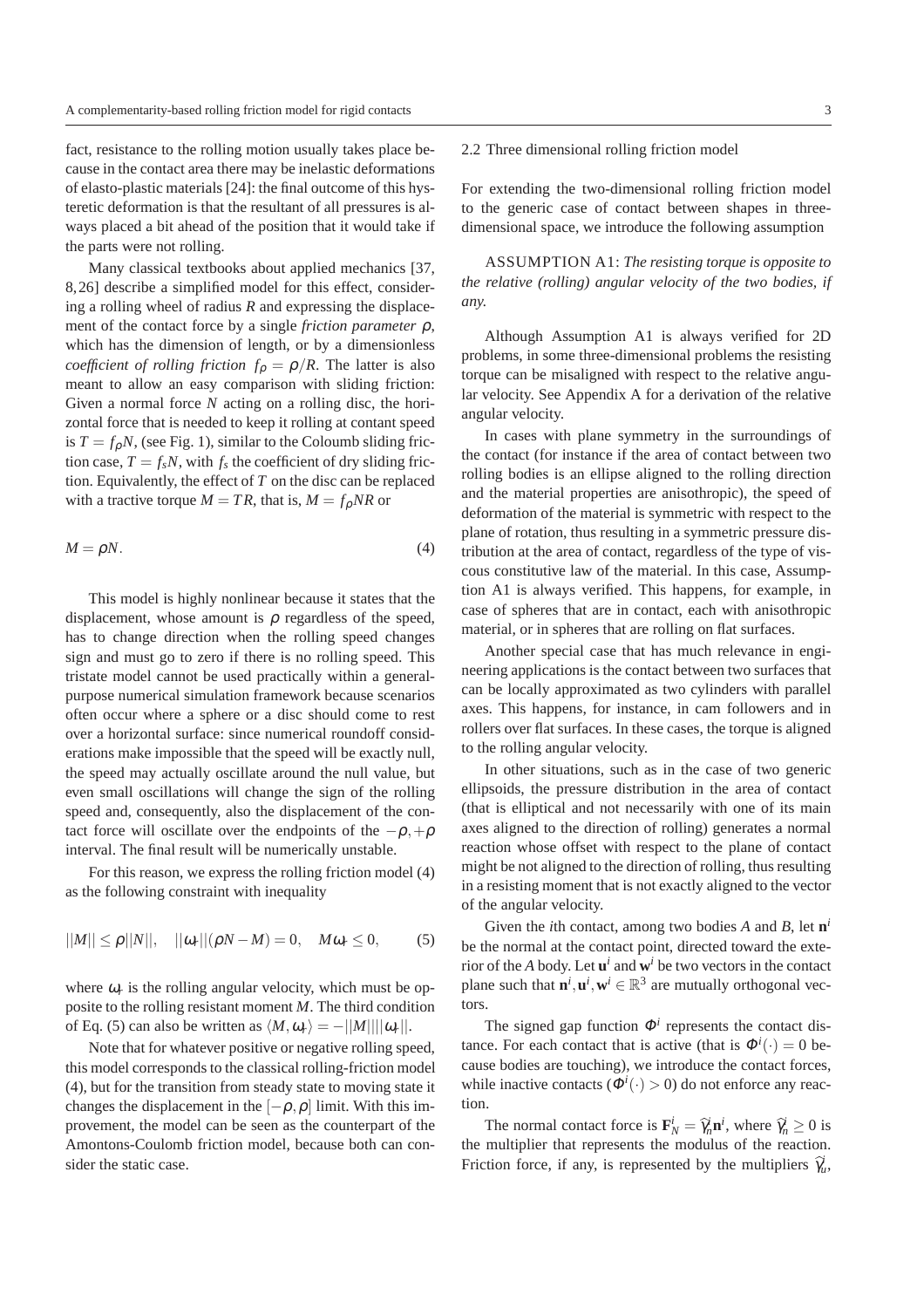and  $\hat{\gamma}_w^i$  which lead to the tangential component of the reaction  $\mathbf{F}_T^i = \hat{\gamma}_u^i \mathbf{u}^i + \hat{\gamma}_w^i \mathbf{w}^i$ .

Because of the inequality  $\hat{\gamma}_n^i \geq 0$ , the mathematical description of this unilateral model involves the Signorini complementarity problem [30]:

$$
\widehat{\gamma}_n^i \ge 0 \quad \perp \quad \Phi^i(\cdot) \ge 0. \tag{6}
$$

We introduce the rolling friction torque using the multipliers  $\hat{\tau}_n^i$ ,  $\hat{\tau}_u^i$ , and  $\hat{\tau}_w^i$ , which correspond to a normal component of the torque  $\mathbf{M}_N^i = \hat{\tau}_n^i \mathbf{n}^i$  and two tangential components of the torque  $\mathbf{M}_T^i = \hat{\tau}_u^i \mathbf{u}^i + \hat{\tau}_w^i \mathbf{w}^i$ .

The normal component of the torque  $\mathbf{M}_N^i$  is responsible for friction that reacts to spinning around the vertical axis, while the tangential component  $\mathbf{M}_T^i = \hat{\tau}_u^i \mathbf{u}^i + \hat{\tau}_w^i \mathbf{w}^i$  is the effect of the classical rolling friction. The model (5) is extended to the three-dimensional case, the following inequality holds for nonzero rolling velocity.

$$
\left|\left|\mathbf{M}_T^i\right|\right|\leq \rho\,\widehat{\gamma}_n^i
$$

This corresponds to the inequality  $\rho^i \hat{\gamma}_n^i \ge \sqrt{\hat{\tau}_u^i{}^2 + \hat{\tau}_w^i{}^2}$ .

The rolling velocity vector  $\omega_T^i$  is the part of the relative angular velocity vector  $\omega_r^i$  that lies on the contact plane, that is,  $\omega_T^i = \omega_r^i - \mathbf{n}^i \langle \omega_r^i \mathbf{n}^i \rangle$ ; the condition that requires  $\omega_T^i$  to be aligned and opposite to  $\mathbf{M}_T^i$  can be expressed as

$$
\left\langle \mathbf{M}_T^i, \omega_T^i \right\rangle = -\left|\left|\mathbf{M}_T^i\right|\right| \, \left|\left|\omega_T^i\right|\right|.
$$

Therefore, the full rolling friction model for a contact with rolling friction parameter  $\rho^i$  is mathematically equivalent to the following constraints:

$$
\begin{cases}\n\rho^{i}\hat{\gamma}_{n}^{i} \geq \sqrt{\hat{\tau}_{u}^{i^{2}} + \hat{\tau}_{w}^{i^{2}}}\n\\ \n||\omega_{T}^{i}||\n\rho^{i}\hat{\gamma}_{n}^{i} - \sqrt{\hat{\tau}_{u}^{i^{2}} + \hat{\tau}_{w}^{i^{2}}}\n\\ \n\langle \mathbf{M}_{T}^{i}, \omega_{T}^{i} \rangle = -||\mathbf{M}_{T}^{i}|| \,||\omega_{T}^{i}||.\n\end{cases} (7)
$$

Additionally, one can introduce the spinning friction, represented by a parameter  $\sigma_i$ , giving

$$
\begin{cases}\n\sigma^{i}\hat{\gamma}_{n}^{i} \geq \hat{\tau}_{n}^{i} \\
\|\omega_{N}^{i}\| \left(\sigma^{i}\hat{\gamma}_{n}^{i} - \hat{\tau}_{n}^{i}\right) = 0, \\
\langle \mathbf{M}_{N}^{i}, \omega_{N}^{i} \rangle = -\left|\left|\mathbf{M}_{N}^{i}\right|\right| \left|\left|\omega_{N}^{i}\right|\right|.\n\end{cases}
$$
\n(8)

Rolling contacts can be either sliding or not sliding. In the former case there could be also tangential forces caused by dynamical friction; in the latter case there could be forces caused by sticking, the consequence of static friction. Therefore we must introduce the Amontons-Coulomb friction model to take care of the tangential forces, either sliding or static.

Within the classic theory of dry friction, the friction coefficient  $\mu^i$  limits the ratio between the normal and the tangential force, and the tangential force must have a direction that is opposite to  $\mathbf{v}_T^i$ , the tangential component of the relative velocity  $\mathbf{v}_r^i$ , if any, thus requiring

$$
\begin{cases}\n\mu^{i}\hat{\gamma}_{n}^{i} \geq \sqrt{\hat{\gamma}_{u}^{i^{2}} + \hat{\gamma}_{w}^{i^{2}}}\n\\ |\mathbf{v}_{T}^{i}| |\left(\mu^{i}\hat{\gamma}_{n}^{i} - \sqrt{\hat{\gamma}_{u}^{i^{2}} + \hat{\gamma}_{w}^{i^{2}}}\right) = 0, \\
\langle \mathbf{F}_{T}^{i}, \mathbf{v}_{T}^{i} \rangle = -||\mathbf{F}_{T}^{i}|| ||\mathbf{v}_{T}^{i}||.\n\end{cases}
$$
\n(9)

#### **3 The complete DVI model**

The system state is defined by the vector of generalized coordinates  $q \in \mathbb{R}^{m_q}$  and the vector of generalized speeds **v** ∈  $\mathbb{R}^{m_v}$ . It might happen that  $m_q > m_v$  because rotations of rigid bodies in three-dimensional space are represented with unimodular quaternions  $\varepsilon \in \mathbb{H}_1$  to avoid singularities in the parametrization of  $SO(\mathbb{R},3)$ ; anyway it is straightforward to define a (linear) map  $\dot{\mathbf{q}} = \Gamma(\mathbf{q})\mathbf{v}$  if  $\dot{\mathbf{q}}$  is needed.

We also introduce generalized force fields  $f_e(q, v, t)$ and gyroscopic forces  $f_c(q, v)$  giving a total force field  $\mathbf{f}_t(\mathbf{q}, \mathbf{v}, t) \in \mathbb{R}^{m_v}$ .

The inertial properties of the system are represented by the mass matrix  $M(\mathbf{q}) \in \mathbb{R}^{m_v \times m_v}$ , assumed positive definite, usually block-diagonal in the case of rigid bodies only.

Bilateral constraints are introduced through a set  $\mathscr B$  of scalar constraint equations, assumed differentiable everywhere:

$$
\Psi^{i}(\mathbf{q},t) = 0, \quad i \in \mathcal{B}.\tag{10}
$$

We introduce  $\nabla_q \Psi^i = \left[ \partial \Psi^i / \partial \mathbf{q} \right]^T$  and  $\nabla \Psi^{i^T} = \nabla_q \Psi^{i^T} \Gamma(\mathbf{q}),$ to express the constraint (10) at the velocity level after differentiation:

$$
\frac{d\Psi^{i}(\mathbf{q},t)}{dt} = \nabla\Psi^{i^{T}}\mathbf{v} + \frac{\partial\Psi^{i}}{\partial t} = 0, \quad i \in \mathcal{B}.
$$
 (11)

Frictional unilateral contacts define a set  $\mathscr A$ . For each contact  $i \in \mathcal{A}$ , we introduce the tangent space generators  $\mathbf{D}_{\gamma_u}^i$ ,  $\mathbf{D}_{\gamma_w}^i$ ,  $\mathbf{D}_{\tau_u}^i$ ,  $\mathbf{D}_{\tau_u}^i \in \mathbb{R}^{m_v}$ ; for details about their formulation, see Appendix B.

Another way to write  $(7)$ ,  $(8)$ , and  $(9)$  is to use the maximum dissipation principle, thus leading respectively to the following constraints on the dynamic equilibrium

$$
\begin{aligned}\n(\widehat{\tau}_{u}^{i}, \widehat{\tau}_{w}^{i}) &= \underset{\text{s.t.}}{\operatorname{argmin}} \mathbf{v}^{T} \left( \mathbf{D}_{\tau_{u}}^{i} \widehat{\tau}_{u}^{i} + \mathbf{D}_{\tau_{w}}^{i} \widehat{\tau}_{w}^{i} \right) \\
& \text{s.t.} \left( \widehat{\tau}_{u}^{i}, \widehat{\tau}_{w}^{i} \right) \in \mathcal{Z}_{r}^{i} \\
\mathcal{Z}_{r}^{i} &\stackrel{\Delta}{=} \left\{ \left( \widehat{\tau}_{u}^{i}, \widehat{\tau}_{w}^{i} \right) | \sqrt{\widehat{\tau}_{u}^{i^{2}} + \widehat{\tau}_{w}^{i^{2}}} \leq \rho^{i} \widehat{\gamma}_{n}^{i} \right\}\n\end{aligned} \tag{12}
$$

$$
\begin{aligned}\n\left(\widehat{\tau}_{n}^{i}\right) &= \operatorname*{argmin}_{\mathbf{s}, \mathbf{t}} \mathbf{v}^{T} \left(\mathbf{D}_{\tau_{n}}^{i} \widehat{\tau}_{n}^{i}\right) \\
&\text{s.t. } \widehat{\tau}_{n}^{i} \in \mathcal{Z}_{s}^{i} \\
&\stackrel{\text{def}}{\longrightarrow} \left(\widehat{\tau}_{n}^{i} \mid \widehat{\tau}_{n}^{i}\right) \\
&\stackrel{\text{def}}{\longrightarrow} \left(\widehat{\tau}_{n}^{i}\right)\n\end{aligned} \tag{13}
$$

$$
\mathscr{Z}_{s}^{i} \stackrel{\Delta}{=} \left\{ \widehat{\tau}_{n}^{i} \mid \widehat{\tau}_{n}^{i} \leq \sigma^{i} \widehat{\gamma}_{n}^{i} \right\}
$$
\n
$$
(\widehat{\gamma}_{u}^{i}, \widehat{\gamma}_{w}^{i}) = \operatorname*{argmin}_{\mathbf{v}} \mathbf{v}^{T} \left( \mathbf{D}_{\gamma_{u}}^{i} \widehat{\gamma}_{u}^{i} + \mathbf{D}_{\gamma_{w}}^{i} \widehat{\gamma}_{w}^{i} \right)
$$
\n
$$
\text{s.t.} \left( \widehat{\gamma}_{u}^{i}, \widehat{\gamma}_{w}^{i} \right) \in \mathscr{Z}_{f}^{i}
$$
\n
$$
\mathscr{Z}_{f}^{i} \stackrel{\Delta}{=} \left\{ \left( \widehat{\gamma}_{u}^{i}, \widehat{\gamma}_{w}^{i} \right) | \sqrt{\widehat{\gamma}_{u}^{i^{2}} + \widehat{\gamma}_{w}^{i^{2}}} \leq \mu^{i} \widehat{\gamma}_{n}^{i} \right\}
$$
\n(14)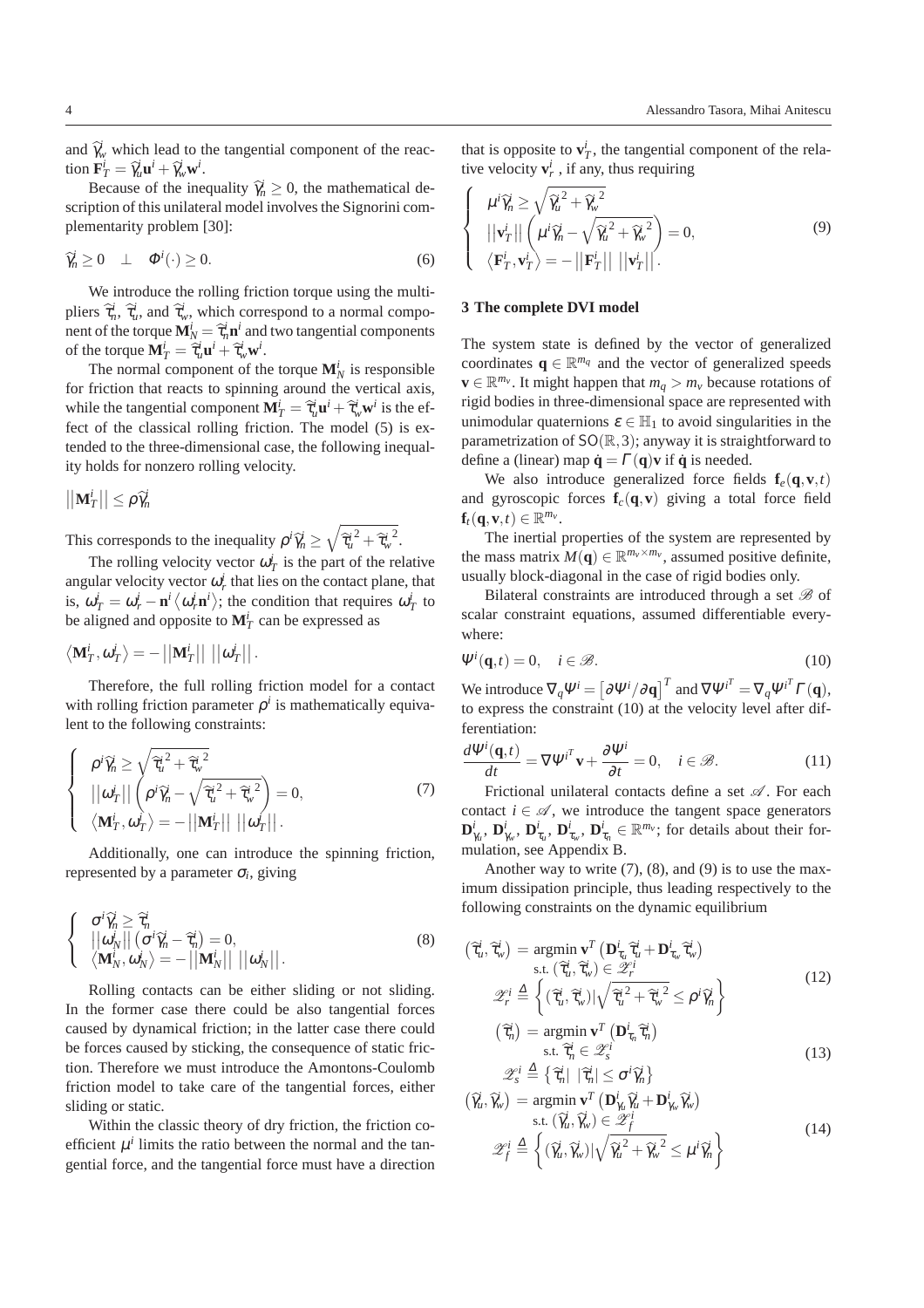Here,  $\mathscr{Z}_r^i$ ,  $\mathscr{Z}_s^i$ , and, respectively,  $\mathscr{Z}_f^i$ , are the rolling, spinning, and respectively, friction cone sections. Alternatively, for the case where the tangential rolling torques is not zero, we derive the Fritz John optimality conditions for the nonlinear program (12),

$$
s = \nabla_{\tau_{u}, \tau_{w}} \mathbf{v}^{T} \left( \mathbf{D}_{\tau_{u}} \hat{\tau}_{u}^{i} + \mathbf{D}_{\tau_{w}} \hat{\tau}_{w}^{i} \right) + - \lambda_{\omega} \nabla_{\tau_{u}, \tau_{w}} \left( \rho \hat{\gamma}_{n}^{i} - \sqrt{\hat{\tau}_{u}^{i^{2}} + \hat{\tau}_{w}^{i^{2}}} \right) = 0
$$
 (15)

$$
-\lambda_{\omega}\nabla_{\tau_{u},\tau_{w}}\left(\rho\hat{\gamma}_{n} - \sqrt{\hat{\tau}_{u}}^{2} + \hat{\tau}_{w}^{1}\right) = 0
$$
\n
$$
\rho^{i}\hat{\gamma}_{n}^{i} - \sqrt{\hat{\tau}_{u}}^{2} + \hat{\tau}_{w}^{i}\hat{\gamma}_{w}^{2} \ge 0, \quad \perp \quad \lambda_{\omega} \ge 0.
$$
\n(16)

When the tangential rolling torques are zero, the functions defining  $\mathcal{Z}_r^i$ , are not differentiable so the above derivation does not hold. However, for purposes of exposing our formulation we will assume the opposite the case, and in later developments (40) we remove this assumptions by using cone polar formalisms.

The same derivation can be performed for (12) and (13); hence the complete model, including inertial effects, force fields, bilateral constraints, unilateral contacts with friction, rolling friction, and spinning friction, is the following differential variational inequality

$$
\dot{\mathbf{q}} = \Gamma(\mathbf{q})\mathbf{v} \nM(\mathbf{q}) \frac{d\mathbf{v}}{dt} = \sum_{i \in \mathscr{A}} \left( \widetilde{\eta}_n^j \mathbf{D}_{\gamma_n}^i + \widetilde{\eta}_u^j \mathbf{D}_{\gamma_u}^i + \widetilde{\eta}_v^j \mathbf{D}_{\gamma_v}^i + \widetilde{\eta}_v^j \mathbf{D}_{\gamma_v}^i + \widetilde{\eta}_v^j \mathbf{D}_{\gamma_v}^i + \widetilde{\eta}_v^j \mathbf{D}_{\gamma_v}^i \right) + \\ + \sum_{i \in \mathscr{B}} \widetilde{\eta}_\mathscr{B}^i \nabla \Psi^i + \mathbf{f}_t(t, \mathbf{q}, \mathbf{v}) \ni \in \mathscr{B} : \Psi^i(\mathbf{q}, t) = 0 \ni \in \mathscr{A} : \widetilde{\eta}_n^i \ge 0 \perp \Phi^i(\mathbf{q}) \ge 0 \n\nabla_{\tau_u, \tau_w} \mathbf{v}^T (\mathbf{D}_{\tau_u} \widetilde{\tau}_u^i + \mathbf{D}_{\tau_w} \widetilde{\tau}_w^i) + \\ - \lambda_w^i \nabla_{\tau_u, \tau_w} \left( \rho^i \widetilde{\eta}_n^i - \sqrt{\widetilde{\tau}_u^i^2 + \widetilde{\tau}_w^i^2} \right) = 0 \n\nabla_{\gamma_u, \gamma_w} \mathbf{v}^T (\mathbf{D}_{\gamma_u} \widetilde{\eta}_u^i + \mathbf{D}_{\gamma_w} \widetilde{\eta}_w^j) + \\ - \lambda_v^i \nabla_{\gamma_u, \gamma_w} \left( \mu^i \widetilde{\eta}_n^i - \sqrt{\widetilde{\eta}_u^i^2 + \widetilde{\eta}_w^i} \right) = 0 \n\nabla_{\gamma_u, \gamma_w} \left( \mu^i \widetilde{\eta}_n^i - \sqrt{\widetilde{\eta}_u^i^2 + \widetilde{\eta}_w^i} \right) = 0 \n\nabla_{\tau_v} \mathbf{v}^T (\mathbf{D}_{\tau_u} \widetilde{\tau}_n^i) + \\ - \lambda_v^i \nabla_{\tau_u} (\sigma^i \widetilde{\eta}_n^i - |\widetilde{\tau}_n^i
$$

The former DVI can be discretized in time. Using a time step *h*, posing  $\gamma = h\hat{\gamma}$ , and adopting the exponential map  $\Lambda(\cdot)$  described in [33] to allow direct integration on the Lie

group, we have the following problem.

$$
\mathbf{q}^{(l+1)} = \Lambda(\mathbf{q}^{(l)}, \mathbf{v}^{(l+1)}, h)
$$
\n
$$
M\mathbf{v}^{(l+1)} = \sum_{i \in \mathcal{A}} \left( \frac{\gamma_n^i \mathbf{D}_{\gamma_n}^i + \gamma_u^j \mathbf{D}_{\gamma_u}^i + \gamma_v^j \mathbf{D}_{\gamma_v}^i + \mathbf{D}_{\tau_w}^i}{+ \tau_n^i \mathbf{D}_{\tau_n}^i + \tau_u^i \mathbf{D}_{\tau_w}^i + \tau_w^i \mathbf{D}_{\tau_w}^i} \right) +
$$
\n
$$
+ \sum_{i \in \mathcal{B}} \gamma_{\mathcal{B}}^i \nabla \Psi^i + h \mathbf{f}_i(t, \mathbf{q}, \mathbf{v}) + M \mathbf{v}^{(l)}
$$
\n
$$
i \in \mathcal{B} : \frac{1}{h} \Psi^i(\mathbf{q}^{(l)}) + \nabla \Psi^{i^T} \mathbf{v}^{(l+1)} + \frac{\partial \Psi^i}{\partial t} = 0
$$
\n
$$
i \in \mathcal{A} : \frac{\gamma_n^i \ge 0 \perp \frac{1}{h} \Phi^i(\mathbf{q}^{(l)}) + \nabla \Phi^{i^T} \Phi^{(l+1)} \ge 0}{\nabla_{\tau_u, \tau_w} \Psi^T(\mathbf{D}_{\tau_u} \tau_u^i + \mathbf{D}_{\tau_w} \tau_w^i) +}
$$
\n
$$
- \lambda_0^i \nabla_{\tau_u, \tau_w} \left( \rho^i \gamma_n^i - \sqrt{\tau_u^i^2 + \tau_w^i^2} \right) = 0 \qquad (18)
$$
\n
$$
\rho^i \gamma_n^i - \sqrt{\tau_u^i^2 + \tau_w^i^2} \ge 0, \qquad \lambda_0^i \ge 0
$$
\n
$$
\nabla_{\gamma_{i, \gamma_w} \mathbf{v}} \Psi^T(\mathbf{D}_{\gamma_u} \gamma_u^i + \mathbf{D}_{\gamma_w} \gamma_w^i) +
$$
\n
$$
- \lambda_v^i \nabla_{\gamma_{u, \gamma_w} \mathbf{v}} \left( \mu^i \gamma_n^i - \sqrt{\gamma_u^i^2 + \gamma_w^i^2} \right) = 0
$$

This is a mixed nonlinear complementarity problem, whose solution is not guaranteed to exist. Indeed, most existence results require monotonicity of the mapping defining the complementarity problem. In turn, this implies convexity of the solution set of the nonlinear complementarity problem [10]. Unfortunately, not even the weaker condition of the convexity of the solution set can be guaranteed. Indeed, it has been already shown that, for the subcase of a linear complementarity problem (LCP) corresponding to a simple pyramidal frictional model, the solution set may be nonconvex [1]. This situation can occur only if the mapping of the LCP is nonmonotone, which in the linear case implies that its matrix is not positive semi-definite.

#### **4 Casting to a convex solvable problem**

In the following we show that, under mild conditions, the original problem can be relaxed as a monotone cone complementarity problem (CCP) that guarantees existence of the solution and convexity of the solution set. The problem is equivalent to a convex optimization problem, a feasible quadratic programming problem (QP) with conical constraints. We note that while one cannot guarantee uniqueness of the solution of the CCP (indeed, lack of uniqueness of the forces is known to appear even in frictionless cases that are linear and convex problems), one can guarantee under some mild assumptions uniqueness of the velocity solution [3]. The latter condition is sufficient for a predictive timestepping scheme to exist.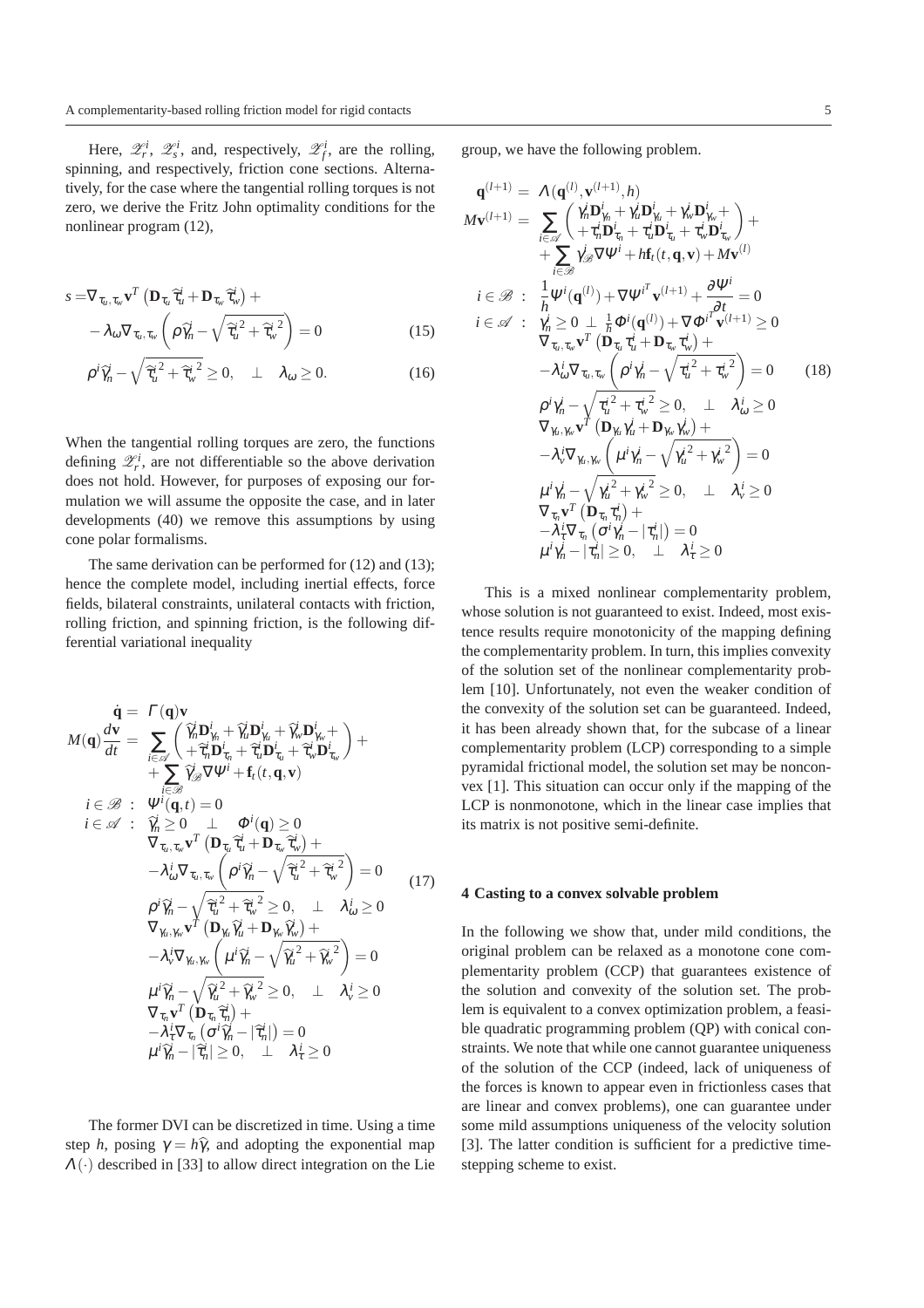Assume that for each contact  $i \in \mathcal{A}$  we define the vector of wrench reactions

$$
\gamma^i_\mathscr{A} = \left\{\gamma^i_n, \gamma^i_u, \gamma^i_w, \tau^i_n, \tau^i_u, \tau^i_w\right\}^T
$$

and the corresponding twist of local linear and angular velocities in the contact point, plus the stabilization term  $\frac{1}{h}\Phi(\mathbf{q})$ , that is,

$$
\mathbf{u}_{\mathscr{A}}^i = \left\{\nabla \Phi^{i,T} \mathbf{v} + \frac{1}{h} \Phi^i, \mathbf{D}_{\gamma_u}^{i,T} \mathbf{v}, \mathbf{D}_{\gamma_v}^{i,T} \mathbf{v}, \mathbf{D}_{\tau_u}^{i,T} \mathbf{v}, \mathbf{D}_{\tau_u}^{i,T} \mathbf{v}, \mathbf{D}_{\tau_w}^{i,T} \mathbf{v}\right\}^T.
$$

In the rest of this section we omit the *i* indexes for compactness.

We differentiate the Fritz John optimality conditions (15) obtaining, for the rolling friction part,

$$
\mathbf{v}^T \mathbf{D}_{\tau_u} = \lambda_\omega \tau_u \frac{1}{\sqrt{\tau_u^2 + \tau_w^2}}
$$
(19)

$$
\mathbf{v}^T \mathbf{D}_{\tau_w} = \lambda_\omega \tau_w \frac{1}{\sqrt{\tau_u^2 + \tau_w^2}}.
$$
 (20)

Then,

$$
\lambda_{\omega} = \sqrt{(\mathbf{D}_{\tau_{u}}^T \mathbf{v})^2 + (\mathbf{D}_{\tau_{w}}^T \mathbf{v})^2}.
$$
 (21)

Note that for the sliding friction one gets similar results,  $\mathbf{v}^T \mathbf{D}_{\gamma_u} = \lambda_v \gamma_u 1/\sqrt{\gamma_u^2 + \gamma_w^2}$  and  $\mathbf{v}^T \mathbf{D}_{\gamma_w} = \lambda_v \gamma_w 1/\sqrt{\gamma_u^2 + \gamma_w^2}$ , with  $\lambda_v = \sqrt{(\mathbf{D}_{\gamma_u}^T \mathbf{v})^2 + (\mathbf{D}_{\gamma_v}^T \mathbf{v})^2}$ ; whereas for the spinning friction  $\mathbf{v}^T \mathbf{D}_{\tau_n} = \lambda_\tau \tau_n / |\tau_n|$ , with  $\lambda_\tau = \mathbf{D}_{\tau_n}^T \mathbf{v} |\tau_n| / \tau_n$ .

Now, the inner product for the complementarity in the optimality condition requires that

$$
\lambda_{\omega} \left( \rho \gamma_n - \sqrt{\tau_u^2 + \tau_w^2} \right) = 0
$$

$$
\lambda_{\omega} \sqrt{\tau_u^2 + \tau_w^2} = \lambda_{\omega} \rho \gamma_n.
$$
 (22)

Similarly one can derive, for sliding and spinning,

$$
\lambda_{\nu}\sqrt{\gamma_{u}^{2}+\gamma_{w}^{2}}=\lambda_{\nu}\mu\gamma_{n}
$$
\n(23)

$$
\lambda_{\tau}|\tau_n| = \lambda_{\tau}\sigma\gamma_n. \tag{24}
$$

If we assume the orthogonality of  $\gamma_{\mathscr{A}}$  and  $\mathbf{u}_{\mathscr{A}}$ , we have

$$
\langle \gamma_{\mathscr{A}}, \mathbf{u}_{\mathscr{A}} \rangle = \gamma_n (\nabla \Phi^T \mathbf{v} + \frac{1}{h} \Phi) + \gamma_u \mathbf{D}_{\gamma_u}^T \mathbf{v} + \gamma_w \mathbf{D}_{\gamma_v}^T \mathbf{v} + + \tau_n \mathbf{D}_{\tau_n}^T \mathbf{v} + \tau_u \mathbf{D}_{\tau_u}^T \mathbf{v} + \tau_w \mathbf{D}_{\tau_w}^T \mathbf{v} = 0.
$$
 (25)

By adding a relaxation term  $A_r$  for the normal velocity, the orthogonality condition for unilateral contact in the discretized DVI (18) becomes

$$
\gamma_n \geq 0 \quad \perp \quad \tfrac{1}{h} \Phi + \nabla \Phi^T \mathbf{v} + A_r \geq 0.
$$

Since complementarity implies nullity of inner product, we then have

$$
\gamma_n\left(\tfrac{1}{h}\Phi + \nabla\Phi^T\mathbf{v}\right) = -\gamma_n A_r \ge 0. \tag{26}
$$

By exploiting (26), (19), (20), and so forth, recalling that  $x^2/|x| = |x|$ , with simple algebraic manipulation, we rewrite (25) as

$$
\langle \gamma_{\mathscr{A}}, \mathbf{u}_{\mathscr{A}} \rangle = -\gamma_n A_r + \frac{\gamma_u^2 \lambda_v}{\sqrt{\gamma_u^2 + \gamma_w^2}} + \frac{\gamma_w^2 \lambda_v}{\sqrt{\gamma_u^2 + \gamma_w^2}} + + \frac{\tau_u^2 \lambda_{\omega}}{\sqrt{\tau_u^2 + \tau_w^2}} + \frac{\tau_w^2 \lambda_{\omega}}{\sqrt{\tau_u^2 + \tau_w^2}} + \frac{\tau_n^2 \lambda_{\tau}}{|\tau_n|} = 0 \gamma_n A_r = \lambda_v \sqrt{\gamma_u^2 + \gamma_w^2} + \lambda_{\omega} \sqrt{\tau_u^2 + \tau_w^2} + \lambda_{\tau} |\tau_n|.
$$
\n(27)

By substituting  $(22)$ ,  $(23)$ , and  $(24)$  in  $(27)$ , and by simplifying  $\gamma_n$ , we have that the relaxation term that allows orthogonality of  $\gamma$ 's and **u**'s is, for the *i*th contact  $i \in \mathcal{A}$ ,

$$
A_r^i = \mu^i \sqrt{(\mathbf{D}_{\gamma_u}^i \mathbf{v})^2 + (\mathbf{D}_{\gamma_w}^i \mathbf{v})^2} +
$$
  
+  $\rho^i \sqrt{(\mathbf{D}_{\tau_u}^i \mathbf{v})^2 + (\mathbf{D}_{\tau_w}^i \mathbf{v})^2 + \sigma^i |\mathbf{D}_{\tau_n}^i \mathbf{v}|}.$  (28)

The introduction of the  $A_r^i$  term has the drawback of modifying the contact constraint; from a practical point of view there is the side effect that the gap between objects increase with the sliding speed instead of remaining equal to zero; this effect has been discussed in [33] for the simple case of sliding friction. Now, introducing also rolling and spinning friction, one can see from Eq. (28) that rotational motion increases the gap (the  $\sqrt{(\mathbf{D}_{\tau_u}^i \mathbf{v})^2 + (\mathbf{D}_{\tau_w}^i \mathbf{v})^2}$  term is also the norm of  $\omega_T^i$ ), and that the increase is always directed outward. This is the price for having convexified the original problem. In many situations this can be acceptable, indeed one can demonstrate that at steady state, i.e. when  $\nabla \Phi^{i}$ **v** = 0 in (26), the separation gap  $\Phi^{i}$  decreases with low speeds, low  $\mu$ ,  $\rho$ ,  $\sigma$ , and small timesteps.

We note that if we plan to use rolling friction to simulate granular material, the above mentioned side effect of the relaxation leads to a dilatancy effect that really happens in physical world.

Aiming at a generic compact notation, we now introduce  $\mathbf{b}_{\mathscr{A}}^i \in \mathbb{R}^6 = \{\frac{1}{h}\Phi^i, 0, 0, 0, 0, 0\}^T$ , and we build the following aggregate vectors  $\mathbf{b}_{\mathscr{A}} \in \mathbb{R}^{6n_{\mathscr{A}}}$ ,  $\gamma_{\mathscr{A}} \in \mathbb{R}^{6n_{\mathscr{A}}}$ ,  $\mathbf{u}_{\mathscr{A}} \in \mathbb{R}^{6n_{\mathscr{A}}}$ :

$$
\mathbf{b}_{\mathscr{A}} = \left\{ \mathbf{b}_{\mathscr{A}}^{1,T}, \mathbf{b}_{\mathscr{A}}^{2,T}, \dots, \mathbf{b}_{\mathscr{A}}^{n_{\mathscr{A}},T} \right\}^{T}, \n\gamma_{\mathscr{A}} = \left\{ \gamma_{\mathscr{A}}^{1,T}, \gamma_{\mathscr{A}}^{2,T}, \dots, \gamma_{\mathscr{A}}^{n_{\mathscr{A}},T} \right\}^{T}, \n\mathbf{u}_{\mathscr{A}} = \left\{ \mathbf{u}_{\mathscr{A}}^{1,T}, \mathbf{u}_{\mathscr{A}}^{2T}, \dots, \mathbf{u}_{\mathscr{A}}^{n_{\mathscr{A}},T} \right\}^{T}.
$$
\n(29)

For each contact we can define a matrix with six columns,

$$
D^{i} = \left[\nabla \Phi^{i} | \mathbf{D}_{\gamma_w}^{i} | \mathbf{D}_{\gamma_w}^{i} | \mathbf{D}_{\tau_n}^{i} | \mathbf{D}_{\tau_w}^{i} | \mathbf{D}_{\tau_w}^{i} \right],
$$
\n(30)

and a six-dimensional cone that defines the set of admissible reactions in the sliding, rolling, spinning friction contact:

$$
\mathscr{Z}^{i} = \left\{ \gamma \in \mathbb{R}^{6} \; \left| \; \begin{Bmatrix} \mu^{i} \gamma_{n} \geq \sqrt{\gamma_{u}^{2} + \gamma_{w}^{2}}, \\ \rho^{i} \gamma_{n} \geq \sqrt{\tau_{u}^{2} + \tau_{w}^{2}}, \\ \sigma^{i} \gamma_{n} \geq |\tau_{n}| \end{Bmatrix} \right. \right\}.
$$
 (31)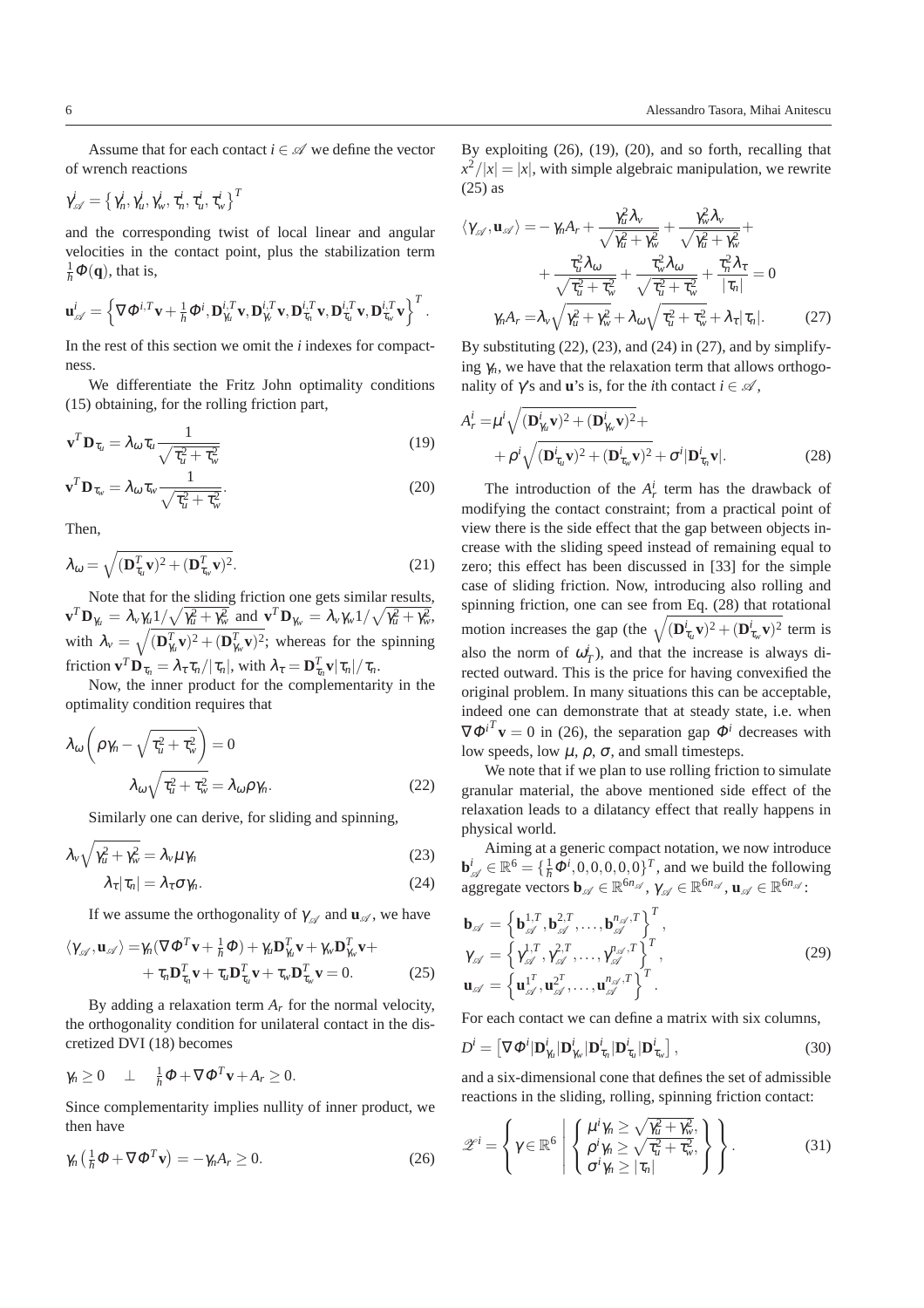Similarly, for bilateral constraints, we have  $\mathbf{b}_{\mathscr{B}} \in \mathbb{R}^{n_{\mathscr{B}}}$ , and  $\gamma_{\mathscr{B}} \in \mathbb{R}^{n_{\mathscr{B}}}$ :

$$
\mathbf{b}_{\mathscr{B}} = \left\{ \frac{1}{h} \Psi^1 + \frac{\partial \Psi^1}{\partial t}, \frac{1}{h} \Psi^2 + \frac{\partial \Psi^2}{\partial t}, \dots, \frac{1}{h} \Psi^{n_{\mathscr{B}}} + \frac{\partial \Psi^{n_{\mathscr{B}}}}{\partial t} \right\}^T
$$
  
\n
$$
\gamma_{\mathscr{B}} = \left\{ \gamma_{\mathscr{B}}^1, \gamma_{\mathscr{B}}^2, \dots, \gamma_{\mathscr{B}}^n \right\}^T
$$
  
\n
$$
\mathbf{u}_{\mathscr{B}} = \left\{ u_{\mathscr{B}}^1, u_{\mathscr{B}}^2, \dots, u_{\mathscr{B}}^n \right\}^T.
$$
\n(32)

The complete aggregate vectors and matrices of the entire system are

$$
\gamma_{\mathscr{S}} = \left\{ \gamma_{\mathscr{A}}^T, \gamma_{\mathscr{B}}^T \right\}^T, \mathbf{u}_{\mathscr{S}} = \left\{ \mathbf{u}_{\mathscr{A}}^T, \mathbf{u}_{\mathscr{B}}^T \right\}^T, \mathbf{b}_{\mathscr{S}} = \left\{ \mathbf{b}_{\mathscr{A}}^T, \mathbf{b}_{\mathscr{B}}^T \right\}^T, \tag{33}
$$

$$
D_{\mathscr{S}} = \left[ D^{i_1} | D^{i_2} | \dots | D^{i_{n_{\mathscr{S}}}} | \nabla \Psi^1 | \nabla \Psi^2 | \dots | \nabla \Psi^{n_{\mathscr{B}}} \right].
$$
 (34)

Moreover we define the product of all the sliding and rolling friction cones and the possible values of reactions in bilateral constraints as

$$
\Upsilon = \left( \times_{i \in \mathscr{A}} \mathscr{Z}^i \right) \times \left( \times_{i \in \mathscr{B}} \mathbb{R} \right) \tag{35}
$$

and its polar (note that  $\mathbb{R}^{\circ} = \{0\}$ ):

$$
\Upsilon^{\circ} = \left( \times_{i \in \mathscr{A}} \mathscr{Z}^{i^{\circ}} \right) \times \left( \times_{i \in \mathscr{B}} \{0\} \right). \tag{36}
$$

Now we proceed with a simplification by introducing

$$
\tilde{\mathbf{k}}^{(l)} = M^{(l)} \mathbf{v}^{(l)} + h \mathbf{f}_t(t^{(l)}, \mathbf{q}^{(l)}, \mathbf{v}^{(l)}).
$$
\n(37)

From the relaxed version of (18) one can see that  $\mathbf{u}_{\mathscr{S}} =$  $N\gamma_{\mathscr{S}} + \mathbf{r}$ , where

$$
N = D_{\mathscr{S}}^T M^{(l)}{}^{-1} D_{\mathscr{S}}
$$
\n(38)

$$
\mathbf{r} = D_{\mathscr{S}}^T M^{(l)}{}^{-1} \tilde{\mathbf{k}} + \mathbf{b}_{\mathscr{S}}.
$$
 (39)

The entire system is described by the following CCP:

$$
(N\gamma_{\mathscr{S}} + \mathbf{r}) \in -\Upsilon^{\circ} \quad \perp \quad \gamma_{\mathscr{S}} \in \Upsilon. \tag{40}
$$

The CCP (40) is also equivalent to a variational inequality as expressed in the VI of Eq (1), namely

$$
\gamma_{\mathscr{S}} \in \Upsilon : \quad \langle N\gamma_{\mathscr{S}} + \mathbf{r}, \mathbf{y} - \gamma_{\mathscr{S}} \rangle \ge 0 \quad \forall \mathbf{y} \in \Upsilon. \tag{41}
$$

Several theoretical results for (41) can be obtained by noting that it is related to the following optimization problem.

$$
\min_{\gamma_{\mathscr{S}} \in \Upsilon} \frac{1}{2} \gamma_{\mathscr{S}}^T N \gamma_{\mathscr{S}} + \mathbf{r}^T \gamma_{\mathscr{S}}
$$
\n(42)

**Theorem 1** *Consider the variational inequality* (41) *and the optimization problem* (42)*. Then the following statements hold:*

*i) If* (42) *has a solution, then that solution satisfies the variational inequality* (41)*. Conversely, any solution of* (41) *is a solution of* (42)*.*

- *ii)* Either (42) has a solution, or there exists  $\tilde{\gamma}$   $\varphi$  such that  $D_{\mathscr{S}} \tilde{\gamma}_{\mathscr{S}} = 0.$
- *iii*) If (42) has two solutions  $\gamma_{\mathscr{S}}^1$  and  $\gamma_{\mathscr{S}}^2$ , then they must *satisfy*  $D_{\mathscr{S}} \gamma_{\mathscr{S}}^1 = D_{\mathscr{S}} \gamma_{\mathscr{S}}^2$ .

*Proof* If (42) has a solution, then since the constraints <sup>ϒ</sup> are convex, they must satisfy the Kuhn-Tucker conditions, which are simply the statement of (41). Conversely, because of the convexity of the cone  $\gamma$  and of the objective function, any Kuhn-Tucker solution is a global solution, which proves Part (i).

For Part (ii), if the objective function of (42) is bounded below over the convex set  $\Upsilon$ , it follows that the problem (42) must have a solution. Assume that this is not the case, that is, that there exists a sequence  $\gamma_{\mathscr{S}}^n \in \Upsilon$ ,  $n = 0, 1, 2, \dots$  such that  $\frac{1}{2}\gamma_{\mathscr{S}}^{nT}N\gamma_{\mathscr{S}}^{n} + \mathbf{r}^{T}\gamma_{\mathscr{S}}^{n} \to -\infty$ . Because of the continuity of the objective function, such a sequence must satisfy  $||\gamma_{\mathscr{S}}^{n}|| \rightarrow \infty$ (otherwise the objective function would stay bounded). In particular, this implies that

$$
\frac{1}{2}\gamma_{\mathscr{S}}^{nT}N\gamma_{\mathscr{S}}^{n} + \mathbf{r}^{T}\gamma_{\mathscr{S}}^{n} \le 0; \forall n \ge n_{0}
$$
\n(43)

for some integer *n*<sub>0</sub>. Define the scaled vector  $\tilde{\gamma}_{\mathscr{S}}^n = \frac{\gamma_{\mathscr{S}}^n}{||\gamma_{\mathscr{S}}^n||} \in$ <sup>ϒ</sup>. Since the scaled vector sequence is in the unit ball, which is compact, it must have a limit point, which we denote by  $\tilde{\gamma}^*_{\mathscr{S}}$ . We assume, without loss of generality, that the entire sequence converges to this point. Dividing (43) by  $||\gamma_{\mathscr{S}}^n||^2$ and taking the limit, we have that the second term goes to 0, and we obtain

$$
\frac{1}{2}\gamma_{\mathscr{S}}^{*T}N\gamma_{\mathscr{S}}^{*}.\leq0
$$

Using the expression for  $N$ , (38), and the fact that the mass matrix is positive definite, this implies that  $D_{\mathscr{S}} \tilde{\gamma}^*_{\mathscr{S}} = 0$ , which in turn proves Part (ii) of the theorem.

For Part (iii), assume that there are two solutions of the optimization problem (42),  $\gamma_{\mathscr{S}}^1$  and  $\gamma_{\mathscr{S}}^2$ . Then, by the fact that the objective function is convex and that the constraints are convex, for any  $t \in [0, 1]$ , we have that  $\gamma_{\mathscr{S}}^1 + t(\gamma_{\mathscr{S}}^2 - \gamma^1)$ is also a solution of (42). That is, the objective function value

$$
\begin{aligned} \left(\gamma^{\rm l}_\mathscr{S} + t(\gamma^2_\mathscr{S}-\gamma^{\rm l})\right)^T N \left(\gamma^{\rm l}_\mathscr{S} + t(\gamma^2_\mathscr{S}-\gamma^{\rm l})\right) + \\ +\mathbf{r}^T \left(\gamma^{\rm l}_\mathscr{S} + t(\gamma^2_\mathscr{S}-\gamma^{\rm l})\right) \end{aligned}
$$

is constant in *t*. This function is a quadratic, and this can occur only if the coefficient in  $t^2$  is 0, that is,

$$
\left(\gamma_{\mathscr{S}}^2-\gamma^1\right)^T N \left(\gamma_{\mathscr{S}}^2-\gamma^1\right)=0.
$$

Again using the expression for *N*, (38), and the fact that the mass matrix is positive definite, this implies that  $D_{\mathscr{S}}(\tilde{\gamma}_{\mathscr{S}}^1 \tilde{\gamma}_{\mathscr{S}}^{1}$  = 0, which in turn proves Part (iii) of the theorem. The proof of the theorem is complete.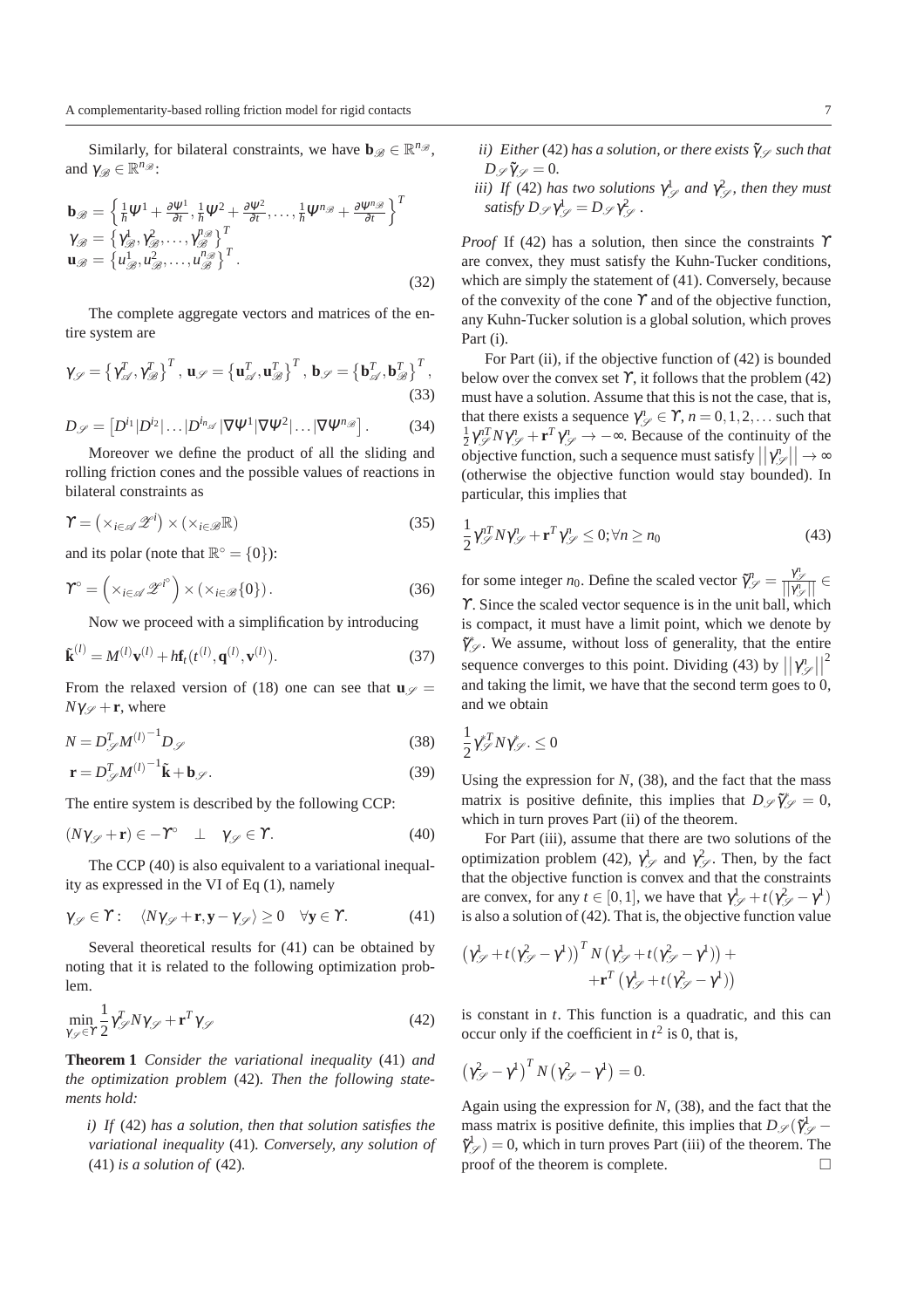After the dual variables  $\gamma_{\mathscr{S}}$  have been obtained from the VI (41), one can easily compute also the primal variables with the affine mapping:

$$
\mathbf{v}^{(l+1)} = M^{(l)}{}^{-1} D_{\mathscr{S}} \gamma_{\mathscr{S}} + M^{(l)}{}^{-1} \tilde{\mathbf{k}}.\tag{44}
$$

In what sense the problem has a unique solution now revolves around the results of Theorem 1. The key assumption that we make is that the friction cone of our problem is *pointed*, that is,

$$
\gamma_{\mathscr{S}} \in \Upsilon, D_{\mathscr{S}} \gamma_{\mathscr{S}} = 0 \Rightarrow \gamma_{\mathscr{S}} = 0. \tag{45}
$$

Note that  $\Upsilon$  is only a set of multipliers (that is, the contact constraint forces in the coordinates attached to the contact, not the bodies) that is mapped into friction forces (and the friction cone, that is, in general coordinate) by means of the mapping  $D \propto \gamma \sim$ , and thus (45) is a statement about friction forces. Moreover, we use here an algebraic definition of pointedness, although it does have a geometrical interpretation in the all-contact case: the friction cone  $D\mathscr{I}$  does not contain a nontrivial linear space, and thus its origin is "pointed". The reason we use the algebraic formulation is that it applies for cases where joint constraints are also included and where the constraint set is algebraically pointed, but not geometrically. More importantly the algebraic definition is also intuitive from a mechanics perspective: there are no contact forces that are valid from a constraint perspective but that produce a zero total force. In other words, the multibody system cannot get stuck through its internal forces, a configuration known to lead to virtually unpredictable behavior. For one contact, this condition immediately holds when we have rolling, sliding, and spinning friction; for more contacts, whether this holds depends on the configuration.

With this definition we have the following result, which elucidates the existence and uniqueness of a solution.

**Theorem 2** *Assume that the friction cone attached to the CCP (or VI)* (41) *is pointed in the sense of definition* (45)*. Then*

- *i) The VI* (41) *has a solution.*
- *ii) Any two solutions of the VI result in the same velocity vector* (44)*.*

*Proof* If the friction cone is pointed, then, by Theorem 1 (ii), the optimization problem (42) must have a solution. Then, by Theorem 1, that solution is also a solution of the variational inequality (41), which proves the claim (i). For the second part, assume that the VI (41) has two solutions,  $\gamma_{\mathscr{S}}^1$ , and  $\gamma^2_{\mathscr{S}}$ . From Theorem 1 (i), these are also solutions of the optimization problem (42). From Theorem 1 (ii), these solutions satisfy

Looking at (44) and how the velocity solutions are computed from the solutions of (42), one can see that this relationship implies that the velocities computed from either are the same. The proof of (ii) and the theorem is complete.  $\Box$ 

With this theorem, it follows that under the condition of pointedness of the friction cone, the VI (41) is well posed and its solution is unique in velocities. The latter condition is sufficient to result in a predictive simulation, since it results in uniqueness of the trajectory. We also point out that in the case of friction it is unreasonable to expect that the forces are unique, as can be immediately contemplated from the example of a block resting on a table with friction, which has multiple frictional solutions.

# **5 Numerical solution scheme**

Obtaining the unknown  $\gamma_{\varphi}$  dual variables from the VI of Eq. (41) is the most complex and time-consuming task in the simulation process. In fact, the solution of large VIs is currently a debated and actively researched topic in applied mathematics, and there exist no unique "best" algorithms to approach their solution.

As a comparison, the much easier linear problems that often arise in the simulation of classical ODEs and DAEs belong to the so-called polynomial **P**-class because they can be solved in polynomial time  $O(n^c)$ , if *n* represents the size of the problem in our case, the number of constraints on the system. On the other hand, VIs (as well as QPs, LCPs, and CCPs as special cases) are highly nonlinear problems, whose general complexity class is said to be nondeterministic-polynomial **NP**-hard, which often means an intractable growth of computational time for even moderate sizes of the domain [4]. Only special subcases of VIs can exploit the more friendly and tractable **P** class, such as the monotone VIs that we are dealing with. Exact methods for their solution, although runing with polynomial time  $O(n^c)$ , might experience high *c*; thus the solution is still difficult, and often it is necessary to accept truncation to approximate solutions [22].

In [33] we presented a fixed-point iteration that can solve the CCP problem with Amontons-Coulomb friction only. Adding the set-valued rolling and spinning friction model presented in this paper, one can develop a new flavour of that iterative scheme, with minor modifications. Omitting the details, we note that the method iterates the following function, which is convergent for a proper choice of  $\omega \in \mathbb{R}^+$ ,  $\lambda \in (0,1]$  and *K*:

$$
\gamma_{\mathscr{S}}^{r+1} = \lambda \prod_{\gamma} \left( \gamma_{\mathscr{S}}^{r} - \omega B^{r} \left( N \gamma_{\mathscr{S}}^{r} + \mathbf{r} + K^{r} \left( \gamma_{\mathscr{S}}^{r+1} - \gamma_{\mathscr{S}}^{r} \right) \right) \right) +
$$
  
+  $(1 - \lambda) \gamma_{\mathscr{S}}^{r},$   
 $r = 0, 1, 2, ....$  (46)

 $D_{\mathscr{S}} \gamma_{\mathscr{S}}^1 = D_{\mathscr{S}} \gamma_{\mathscr{S}}^2.$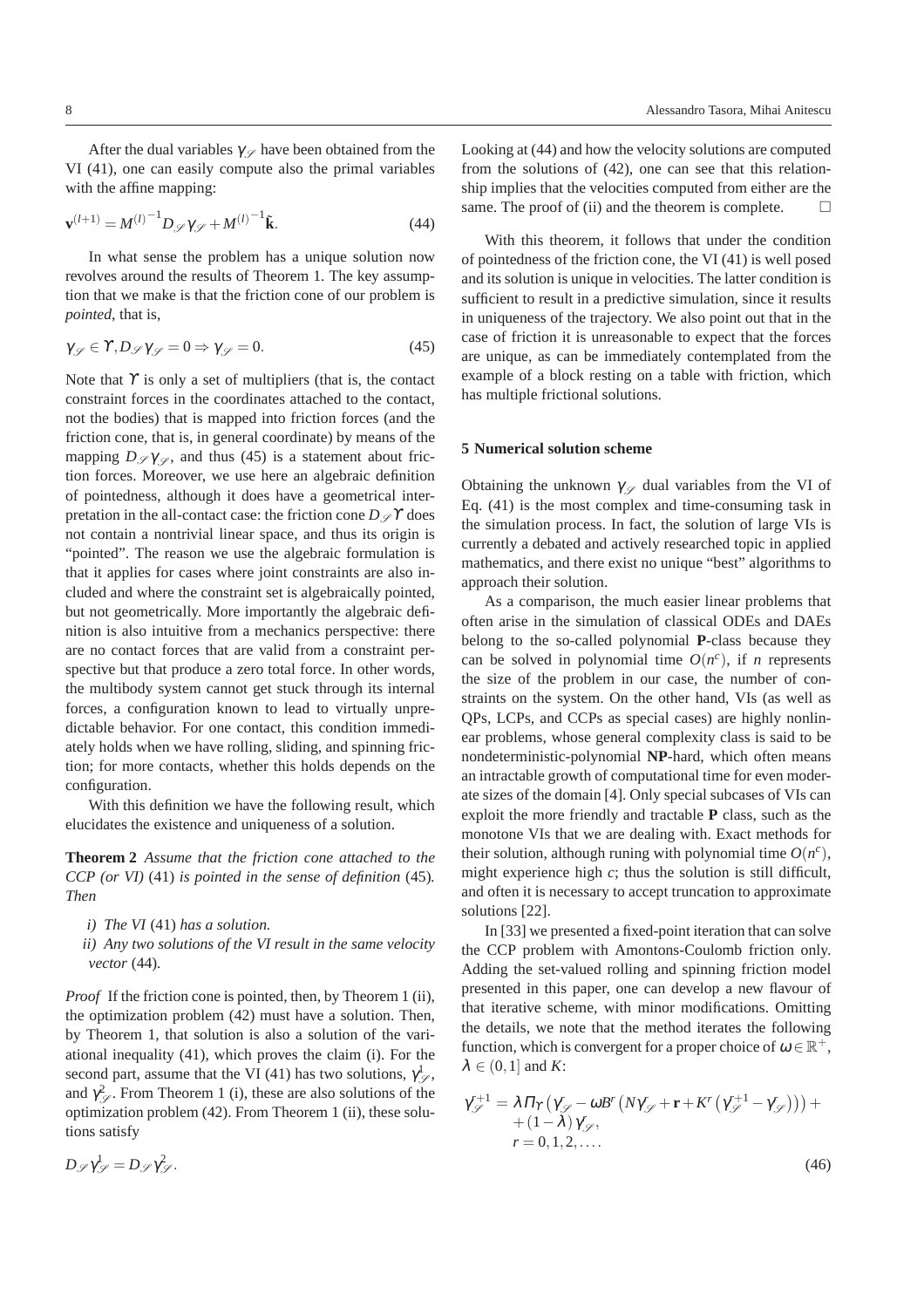The  $\Pi_Y$  operator is a projection onto Y, so that  $\Pi_Y(\gamma) =$  $\argmin_{\zeta \in \Upsilon} ||\gamma - \zeta||$ . Given the separable cone structure of  $\Pi_{\Upsilon}$  as defined in Eq. (35), the computation of  $\Pi_{\Upsilon}(\gamma)$  can be split into  $n_{\mathscr{A}}$  projections  $\Pi_{\mathscr{L}}^{i}(\gamma^{i})$  and into  $n_{\mathscr{B}}$  identities (no projections are required for the bilateral constraints). The original  $\Pi_{\mathscr{Z}}^i(\gamma^i)$  projection discussed in [33] operates only on the three values of the reactions that must obey the Amontons-Coulomb friction. In the advanced case, however, that includes also rolling friction and spinning friction one must map the six-dimensional wrench onto the sixdimensional cone  $\mathscr{Z}$  defined in Eq. (31), so  $\Pi_{\mathscr{Z}}^i(\gamma^i): \mathbb{R}^6 \to$  $\mathbb{R}^6$ . See Appendix C for details about this projection.

Given the requirement of solving a VI for each timestep, the DVI approach appears to be less competitive than the classic DEM concept of regularizing nonsmooth phenomena via smooth but stiff force fields, because DEMs lead to uncoupled equations of motion of ODE type with basic linear  $O(n_b)$  complexity for each timestep. However, our DVI setting permits large timesteps because it does not suffer from the stability issues implied by stiff forces in DEMs, so the increased workload for each timestep is paid back by fewer timesteps being required [32].

We remark that a parallel version of this rolling and spinning friction model can be easily implemented on parallel hardware of GPU type, as described in [34], and on hybrid high-performance computers [21].

# **6 Examples**

## 6.1 Comparison against analytical solution

A simple validation against the analytical solution for a rolling disk is presented here. We consider a rolling disk with radius  $R = 1$  m, mass  $M = 10$  kg, moment of inertia  $J = 4$  kgm<sup>2</sup>, initial position  $x|_{t=0} = 0$  m initial horizontal speed on x axis  $v_x|_{t=0} = 1$  m/s, initial angular velocity  $\omega|_{t=0} = -1$  rad/s. We use a rolling friction parameter  $\rho = 0.02$  m and a sliding/static friction coefficient  $\mu = 0.9$ . The gravity acceleration is  $g_y = -9.8 \text{ m/s}^2$ 

Figure 2 plots the motion of the disk which rolls until it comes to a rest because of the deceleration caused by the rolling friction. Figure 3 shows that the deceleration is constant (linear speed) in analytical theory, which uses the constant resistant torque  $T_r = M \cdot g_y \cdot \rho$ ; a similar behavior can be seen in the results of the DVI model.

# 6.2 Simulation of a linear guideway

Linear guideways based on recirculating ball bearings represent an advanced technology for constraining linear motion. They avoid the problem of sliding friction between the translating parts by interposing rows of rolling spheres that can



**Fig. 2** Motion of the rolling disk: comparison with classic theory.



**Fig. 3** Velocity of the rolling disk: comparison with classic theory.

recirculate back in enclosed channels, like tracks in a tank. In this section we present the simulation of the linear system depicted in Fig. 4, as an example of a device that involves many contacts with rolling friction. The model is based on a 35 mm wide rail, with four rows of recirculating balls, each steel ball having a diameter of  $2R_b = 6.4$  mm. Nine balls, on average, provide the contact in each row, and the four rows define four contact directions with 45◦ orientation, as shown in Fig. 5.

Although this type of guideway avoids sliding friction, a small resistance remains, caused by rolling friction, as shown in the scheme of Figure 6. This effect can be easily simulated by using the proposed complemetarity-based approach to rolling friction: we modeled the guideway in a 3D CAD software, we saved the parts using a custom translation software, we imported the file in our software, and we simulated it.

We assumed that the contact between the spheres and the raceways is always aligned to the 45◦ direction, so we introduced eight stretched boxes as collision shapes, as shown in Fig. 7; in this way the collision algorithm of our software can automatically compute the contact points between the balls and the raceways. In other types of guideways, the raceways are shaped like gothic arcs: these can be modeled as well, but such nodeling would not add much to the discussion.

No significant side contact occurs between rolling balls (in some models plastic spacers exclude this posssibility),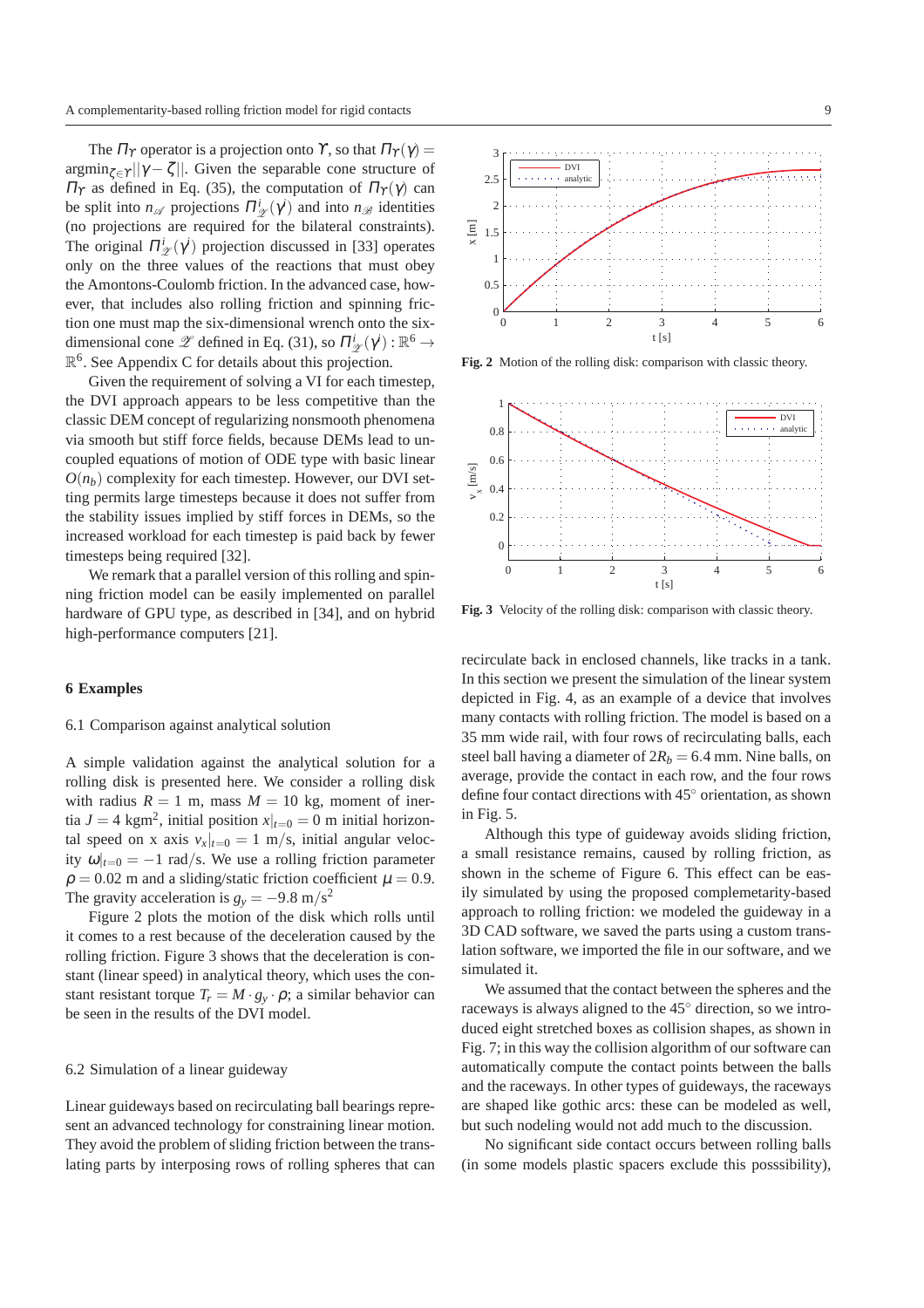

**Fig. 4** The simulated linear guideway, with the scheme of the recirculating balls.



**Fig. 5** Section of the linear guideway, showing the contact between balls and grooves.



**Fig. 6** Schematic representation of the forces acting on the rolling balls.

and we did not consider static preload, although it could be simulated as well.

Since the system has many more contact constraints than needed, the indeterminacy is solved by introducing a Tikhonov regularization: from a numerical point of view this means adding a nonzero diagonal *C* to the *N* matrix of Eq. 38, that is,  $N_{\text{TVk}} = N + C$ . From a mechanical point of view, the Tikhonov regularization means that we introduce com-



**Fig. 7** Collision primitives used in the simulation.



**Fig. 8** Resisting force  $F_r$  for different values of rolling friction parameter  $\rho$ , with and without the effect of seal friction (case of load  $F_v = 490N$ 

pliance in contacts; in detail, we generate *C* from the inverses of the stiffness values in contact points, as computed by the Hertz-Mindlin theory.

The manufacturer of the guideway provides the following formula for estimating the resistance to horizontal sliding at low speeds:  $F_x = -\text{sign}(v_x)(\zeta F_y + S)$ , where  $F_y$  is the normal load, ζ is typically about 0.005, and *S* is the force caused by the sliding friction of seals and scrapers, in our case  $S = 5.3N$ . Such friction is introduced in our model by using a convex box-constraint of the type  $-S \leq \hat{\gamma}_s < S$ , whose effect on the DVI is similar to the already discussed, and more complex, contact constraints. The effect of the  $\zeta F_v$ term comes from the simulation of the many rolling contacts, each with a rolling friction parameter  $\rho = \zeta R_b$ . Results from the simulations show precise agreement with the above formula, as shown in Fig. 8. For zero speed, the model is able to describe also the sticking effect that, although modest, can be measured on this class of devices.

#### 6.3 Application to the simulation of granular materials

The mechanics of granular matter has became a fertile research topic only recently, because of the vast computational resources that are required. One of the fields that would ben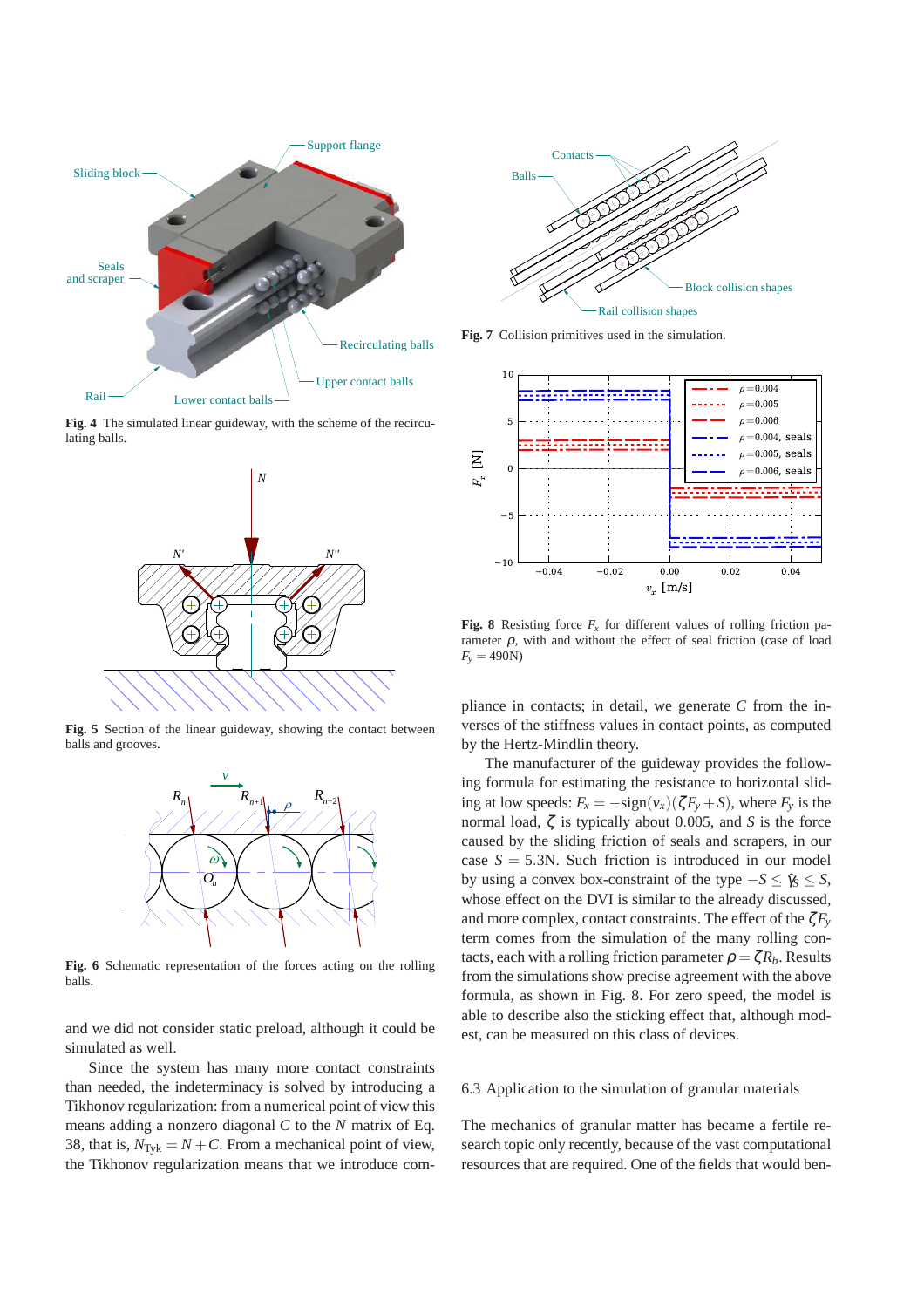efit from advances in this area is pharmaceutical engineering, where multibody dynamics could be used to study processes that involve powders: milling, blending, granulation, compression, and coating [17]

In the popular discrete element method (DEM), the bulk material is discretized in many particles with unilateral frictional contacts [7]. Various micromechanical contact models are available in the DEM field in order to define the interaction between the particles; in most cases, the nonsmooth nature of contact means that those models always produce stiff contact forces, and hence, that short integration timesteps are needed.

The need of rolling friction in granular simulations is motivated by experimental evidence; for example [23] shows that rolling resistance can have marked influence on the mechanics of particle assemblies at microscales; in some cases, its effect can be more relevant than interparticle sliding friction [36]. Rolling friction has been shown to affect only marginally the elastic properties of granular assemblies, but other collective phenomena such as shear resistance and dilatancy are significantly affected [5].

In some cases the simple inhibition of particle rotations in DEM algorithms can improve the solution with respect to the case of free frictionless rotation [6]. During the past few years, more sophisticated models of rolling friction have been proposed for interparticle contacts, for example in [14]. Given the difficulty of tuning the parameters of complex models, approaches based on few parameters such as the approach of [15] are welcome.

To some extent, the macroscopic effect of rolling friction in granular media is simular to the effect of dealing with nonspherical particles [19].

The collective behavior of particles with irregular and faceted shapes is different from the behavior of spherical particles, even if granular assemblies share the same granulometry and friction; in general, oddly shaped particles tend to generate less deformable assemblies when compared with spherical particles of equal size [35]. Of course, a straightforward approach could take into account the simulation of all the detailed shapes, but this would lead to high simulation times, both because there will be multiple contacts between pairs of particles and because the collision detection phase would require more RAM and CPU time to process those contacts.

The rolling friction model discussed above can be used for simulating the granular materials such as in the example of Fig. 9. If one tries to simulate the pile of gravel with plain rigid spheres, the angle of repose of the cone will be small when compared with the real case, because the lack of irregularities on the simulated spheres lead to a loose, granular flow. Yet, by introducing increasing values of rolling and spinning friction in a model with simple spheres, the stacking is less loose and we can obtain the same results that one



**Fig. 9** A typical pile of gravel and a conveyor, in a plant for separating raw materials.

![](_page_10_Picture_10.jpeg)

**Fig. 10** Simulated pile of gravel, without rolling friction. Case with  $\rho = 0$  m,  $\sigma = 0$  m, after 13 s of simulation.

can achieve by introducing particles with odd shapes (which would require much larger computational resources).

We simulated the free stacking of 10,000 particles, each with a diameter  $D_s = 45$  mm, falling from an height of 1 m into a 2 m  $\times$  2 m flat container. The density of the particles is  $\delta = 2'028$  kg/m<sup>2</sup>; the sliding friction coefficient is  $\mu = 0.6$ , also used as static friction coefficient. The flow is about 800 particles/s, and gravity is  $g = -9.81$  m/s<sup>2</sup>. We simulated this system for increasing values of rolling and spinning friction. Specifically, we tested values of rolling friction parameter in the  $0 \div 0.01$  m range; for simplicity we made the spinning friction parameter equal to the rolling one in all tests. The timestep was  $h = 0.005$  s, and the simulated time 15 s. As shown in Fig. 10, the case without rolling friction produces an almost flat stack, whereas Fig. 11 shows that the proposed rolling friction model is able to produce a steep cone typical of particles of irregular shapes yet featuring the benefit of using simple spheres.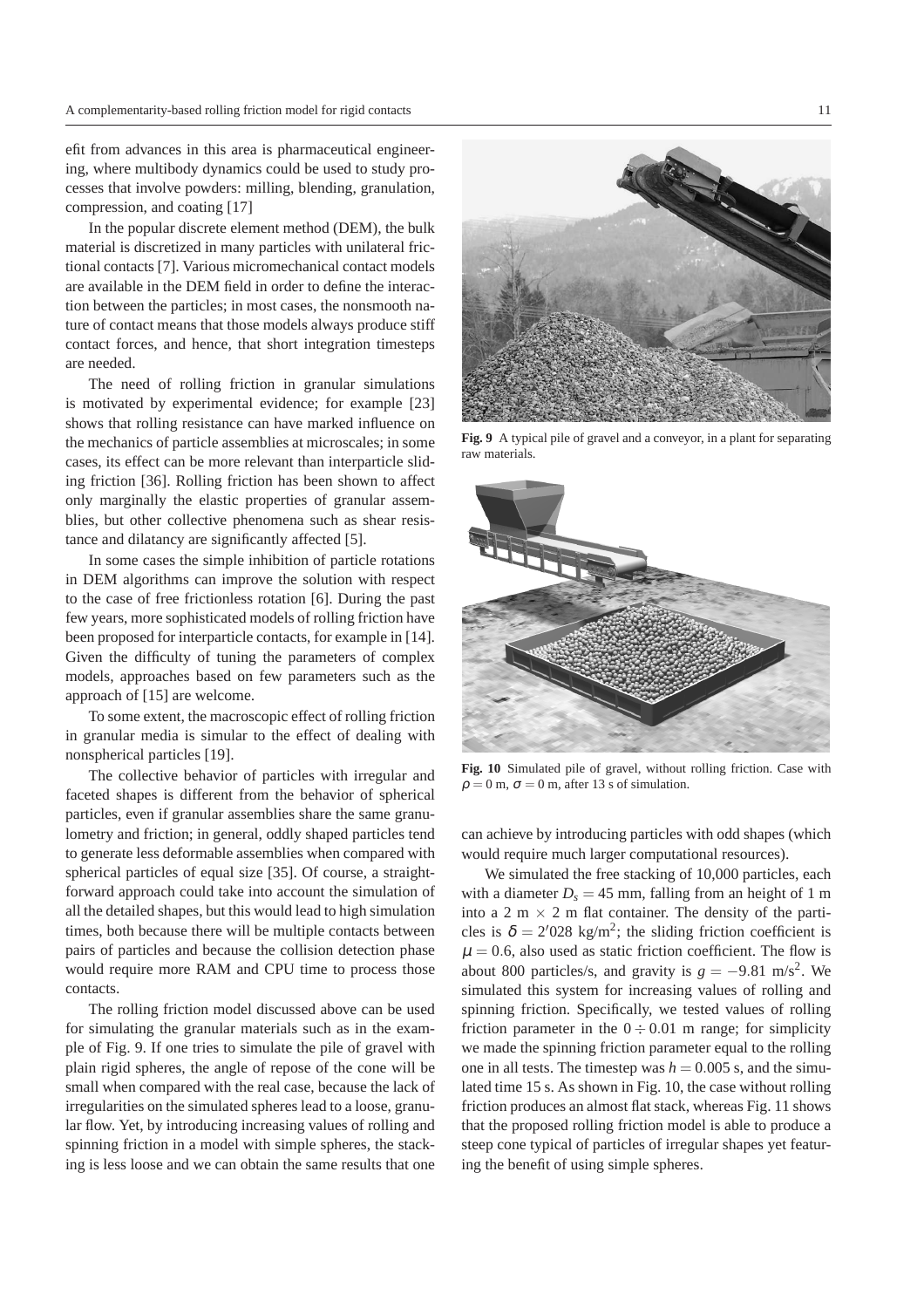![](_page_11_Picture_1.jpeg)

**Fig. 11** Simulated pile of gravel, with rolling friction  $\rho = 0.01$  m and spinning friction  $\sigma = 0.01$  m.

![](_page_11_Figure_3.jpeg)

**Fig. 12** Angle of repose for different values of rolling friction.

# **7 Conclusion**

We presented a rolling friction model that fits in the context of DVIs, and we discussed theoretical issues about the existence and uniqueness of the solution. Details about an implementation in the form of a convex cone-complementarity problem are given, showing that the approach features a relatively simple algorithmic complexity yet provides stable, fast, and robust solutions. These features, coupled with the ease of use, make the method a good canditate for enriching the capabilities of DVI simulations of rigid contacts, especially when fast, real-time performance is required or when a large number of parts is involved, such as in granular flows.

**Acknowledgements** A. Tasora thanks Ferrari Automotive and TP Engineering for financial support. Mihai Anitescu was supported by the U.S. Department of Energy, under Contract No. DE-AC02-06CH11357.

![](_page_11_Figure_8.jpeg)

**Fig. 13** Angle of repose  $\psi$  with same  $\mu = 0.6$ , for increasing values of  $\mathcal{D}$ .

# **Appendix A: Kinematics of rolling in threedimensional space**

Let  $\omega_{_{A~W}}^{(W)}$  $\alpha_{A,W}^{(W)}$  and  $\omega_{B,W}^{(W)}$  denote the angular velocities of two bodies *A* and *B*, relative to the absolute reference frame *W* and expressed in the basis of the frame (*W*). We assume A and B to be rigid or with negligible deformations. Introducing the rotation matrix  $R_{A,W} \in SO(\mathbb{R}, 3)$  that represents the rotation of *A* respect to *W*, we have  $\omega_{A,W}^{(W)} = R_{A,W} \omega_{A,W}^{(A)}$  $A,W$ <sup>*A*</sup> and  $\omega_{B,W}^{(W)} = R_{B,W} \omega_{B,W}^{(A)}.$ 

Let the unimodular quaternion  $\varepsilon_{A,W} \in \mathbb{H}_1$  represent the rotation of the frame *A* respect to absolute frame *W*. We recall that, for unimodular quaternions, the inverse  $\varepsilon^{-1}$  is also the conjugate  $\varepsilon^*$ . We also recall that it is possible to compute  $R$  from  $\varepsilon$  and viceversa.

Thanks to a property of quaternion algebra [13] the relative rotation of two references is

$$
\varepsilon_{B,A}=\varepsilon_{A,W}^*\varepsilon_{B,W}.
$$

By performing differentiation respect to time, we get

$$
\dot{\epsilon}_{B,A}=\dot{\epsilon}_{A,W}^*\epsilon_{B,W}+\epsilon_{A,W}^*\dot{\epsilon}_{B,W}.
$$

From the result in [27], the quaternion derivative can be transformed in angular velocity, using *pure* quaternions:

$$
[0, \omega_{BA}^{(A)}] = 2\dot{\varepsilon}_{B,A} \varepsilon_{B,A}^*
$$
\n
$$
= 2\dot{\varepsilon}_{A,W}^* \varepsilon_{B,W} \left(\varepsilon_{A,W}^* \varepsilon_{B,W}\right)^* + 2\varepsilon_{A,W}^* \dot{\varepsilon}_{B,W} \left(\varepsilon_{A,W}^* \varepsilon_{B,W}\right)^*
$$
\n(47)\n  
\n(48)

.

Since  $(\varepsilon_1^* \varepsilon_2)^* = \varepsilon_2^* \varepsilon_1$ , and remembering that  $\varepsilon \varepsilon^* = 1$ , we can develop Eq. (48) into

$$
[0, \omega_{BA}^{(A)}] = 2\dot{\varepsilon}_{A,W}^* \varepsilon_{A,W} + 2\varepsilon_{A,W}^* \dot{\varepsilon}_{B,W} \varepsilon_{B,W}^* \varepsilon_{A,W}.
$$
 (49)

The product  $\dot{\mathcal{E}}_{B,W} \mathcal{E}_{B,W}^*$  in the second term of the sumation can be replaced with the pure quaternion  $\frac{1}{2}[0, \omega_{B,W}^{(W)}]$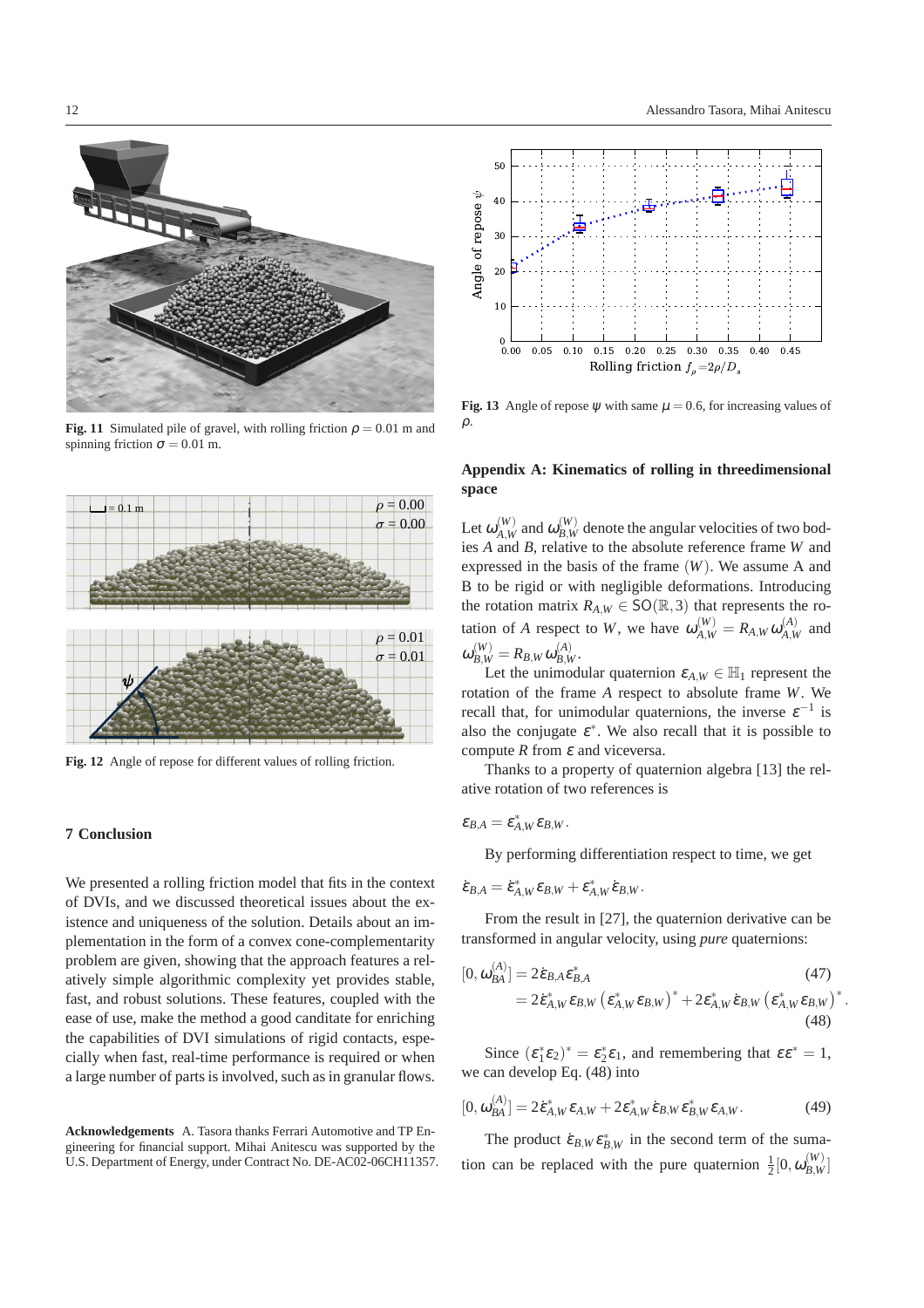using Eq. (47). Also, the first term can be premultiplied by  $\varepsilon_{A,W}^* \varepsilon_{A,W} = 1$ , becoming  $2\varepsilon_{A,W}^* \varepsilon_{A,W} \dot{\varepsilon}_{A,W}^* \varepsilon_{A,W}$ ; here the product between the second and third quaternion can be replaced with the pure quaternion  $\frac{1}{2}[0,\omega_{A,W}^{(W)}]$  ${W \choose A,W}^*$ , again using Eq. (47). Thus we have

$$
[0, \omega_{BA}^{(A)}] = \varepsilon_{A,W}^*[0, \omega_{A,W}^{(W)}]^* \varepsilon_{A,W} + \varepsilon_{A,W}^*[0, \omega_{B,W}^{(W)}] \varepsilon_{A,W}.
$$
 (50)

A rotation in 3D space of the vector part of a pure quaternion can be obtained with unitary quaternions, that is,  $[0, \mathbf{v}^{(W)}] = \pmb{\varepsilon}_{A, W} [0, \mathbf{v}^{(A)}] \pmb{\varepsilon}^*_{A, W}.$ 

Hence, recalling that  $[0, \omega_A^{(W)}]$  $_{A,W}^{(W)}]^{*}=-[0,\pmb{\omega}_{A,W}^{(W)}]$  $\left(\begin{array}{c} W \\ A, W \end{array}\right]$  by the property of conjugate quaternions, we can rewrite Eq. (50) and obtain the expected result for relative angular velocity <sup>ω</sup>*r* :

$$
[0, \omega_{BA}^{(A)}] = -[0, \omega_{A,W}^{(A)}] + [0, \omega_{B,W}^{(A)}]
$$

$$
\omega_{BA}^{(A)} = \omega_{B,W}^{(A)} - \omega_{A,W}^{(A)}.
$$
 (51)

## **Appendix B: Formulation of D vectors**

We assume that the vector of generalized velocities **v** contains the speeds of the centers of mass of the bodies  $\dot{\mathbf{x}}^{(W)}$ , expressed in absolute coordinates (*W*) and the angular velocities  $\omega^{(i)}$  expressed in the local coordinates of the *i*th body, as  $\mathbf{v} = \begin{bmatrix} \dot{\mathbf{x}}_1^{(W)} \end{bmatrix}$  $\mathbf{u}_{1}^{(W)},\boldsymbol{\omega}_{1}^{(1)}$  $\mathbf{x}_1^{(1)}, \mathbf{x}_2^{(W)}$  $\mathbf{z}^{(W)}, \mathbf{\omega}_2^{(2)}$  $\begin{bmatrix} 2 \\ 2 \end{bmatrix}, \ldots, \begin{bmatrix} T \\ . \end{bmatrix}$ 

Given a contact between a pair of two rigid bodies *A* and *B*, we define the positions of the two contact points with respect to the centers of mass, expressed in the coordinate systems of the two bodies, as  $\mathbf{s}_{A}^{(A)}$  $A$ <sup>(A)</sup> and **s**<sup> $(B)$ </sup><sub>B</sub>  $B^{(B)}$ . The absolute rotations of the coordinate systems of the bodies are  $R^{(W)}_{\scriptscriptstyle{A}}$  $R_A^{(W)}, R_B^{(W)} \in SO(\mathbb{R}, 3)$  and the absolute rotation of the contact plane is  $R_P^{(W)} \in SO(\mathbb{R}, 3) = [\mathbf{n}, \mathbf{u}, \mathbf{w}]$ . Thus, the vectors  $\mathbf{D}_{\gamma_n}$ ,  $\mathbf{D}_{\gamma_w}$ ,  $\mathbf{D}_{\gamma_w}$  can be computed as  $D_{\gamma} = [\mathbf{D}_{\gamma_n}, \mathbf{D}_{\gamma_w}, \mathbf{D}_{\gamma_w}] \in$  $\mathbb{R}^{\widetilde{3}\times m_v}$ ,

$$
D_{\gamma}^{T} = \begin{bmatrix} 0, & \dots & R_{P}^{(W)^{T}}, & -R_{P}^{(W)^{T}} R_{A}^{(W)} \tilde{s}_{A}^{(A)}, & \dots, \\ 0, & \dots & -R_{P}^{T}, & R_{P}^{(W)^{T}} R_{B}^{(W)} \tilde{s}_{B}^{(B)}, & \dots, & 0 \end{bmatrix}, \quad (52)
$$

where  $\tilde{s}$  is the skew symmetric matrix such that  $\tilde{s}$ **x** = **s**  $\wedge$ **x**.

Similarly, recalling the result in Eq.(51), one can compute the vectors  $\mathbf{D}_{\tau_n}$ ,  $\mathbf{D}_{\tau_u}$ ,  $\mathbf{D}_{\tau_w}$  as  $D_{\tau} = [\mathbf{D}_{\tau_n}, \mathbf{D}_{\tau_u}, \mathbf{D}_{\tau_w}] \in$  $\mathbb{R}^{3 \times m_v}$ :

$$
D_{\tau}^{T} = \begin{bmatrix} 0, & \dots & 0, & R_{P}^{(W)^{T}} R_{A}^{(W)}, & \dots, \\ 0, & \dots & 0, & -R_{P}^{(W)^{T}} R_{B}^{(W)}, & \dots, 0 \end{bmatrix}.
$$
 (53)

We remark that, because of the extreme sparsity of  $(52)$ and (53), only the following four  $3 \times 6$  matrices need to be

stored per each contact

$$
D_{\gamma A}^T = \begin{bmatrix} R_P^{(W)^T}, & -R_P^{(W)^T} R_A^{(W)} \hat{s}_A^{(A)} \end{bmatrix}
$$
(54)

$$
D_{\gamma,B}^T = \left[ -R_P^{(W)^T}, \quad R_P^{(W)^T} R_B^{(W)} \hat{s}_B^{(B)} \right]
$$
(55)

$$
D_{\tau,A}^T = \begin{bmatrix} 0, & R_P^{(W)^T} R_A^{(W)} \end{bmatrix} \tag{56}
$$

$$
D_{\tau,B}^T = \begin{bmatrix} 0, & -R_P^{(W)^T} R_B^{(W)} \end{bmatrix} \tag{57}
$$

Here we considered *B* as the reference body: otherwise, if *A* were the reference for contact coordinates, signs should be swapped in all terms in Eqs. (52-57).

# **Appendix C: Computing projections on intersections of cones**

We describe the procedure to compute the euclidean projection of a point  $x$  on an intersection of circular cones that have one common component (in the case studied here, that component is the normal force). We assume that a generic point *x* is structured as follows:

$$
x = (x_0, l_1, l_2, \dots l_m), \quad x_0 \in \mathbb{R}, \quad l_i \in \mathbb{R}^{n_i},
$$
 (58)

and that the *m* circular cones are second-order cones defined by

$$
x\in K_i \Leftrightarrow \mu_i x_0 \ge \sqrt{||l_i||^2},
$$

where  $\mu_i > 0$ ,  $i = 1, 2, \dots, m$ . We are interested in computing the projection of a vector x on  $\cap K_i$ , that is,

$$
\tilde{x} = \prod_{\cap K_i} (x) \Leftrightarrow ||x - \tilde{x}||^2 = \min_{y \in \cap K_i} ||x - y||^2.
$$

For example, in the case treated in this work, we are interested in simultaneous modeling of sliding, rolling, and spinning friction in three dimensional configurations. That is, we have three cones,  $m = 3$  and x is a six-dimensional vector,  $x = (\gamma_n, \gamma_u, \gamma_w, \tau_u, \tau_w, \tau_n)$ . The mapping (58) is the following:  $x_0 = \gamma_n$ ,  $l_1 = (\gamma_u, \gamma_w)$ ,  $l_2 = (\tau_u, \tau_w)$ ,  $l_3 = \tau_n$ . The friction coefficients are  $\mu_1 = \mu$ ,  $\mu_2 = \rho$ ,  $\mu_3 = \sigma$ .

The crucial observation that simplifies the computation of the projection is that the component  $\tilde{l}$ *i* of the projection  $\tilde{x}$ must be collinear with  $l_i$ . Indeed, if this is not the case, then rotating  $\tilde{l}_i$  over  $l_i$  will preserve feasibility but will necessarily reduce  $||x−\tilde{x}||$ , a contradiction. Therefore, there exists  $t_i$ such that  $\tilde{l}_i = t_i l_i$ . The optimization that defines the projection then becomes

$$
\min_{y_0, t_1, t_2, \dots, t_m} (y_0 - x_0)^2 + \sum_{i=1}^m \left( t_i \frac{\mu_i y_0}{||l_i||} - 1 \right)^2 ||l_i||^2,
$$
  
 
$$
0 \le t_i \le 1, \quad i = 1, 2, \dots, m.
$$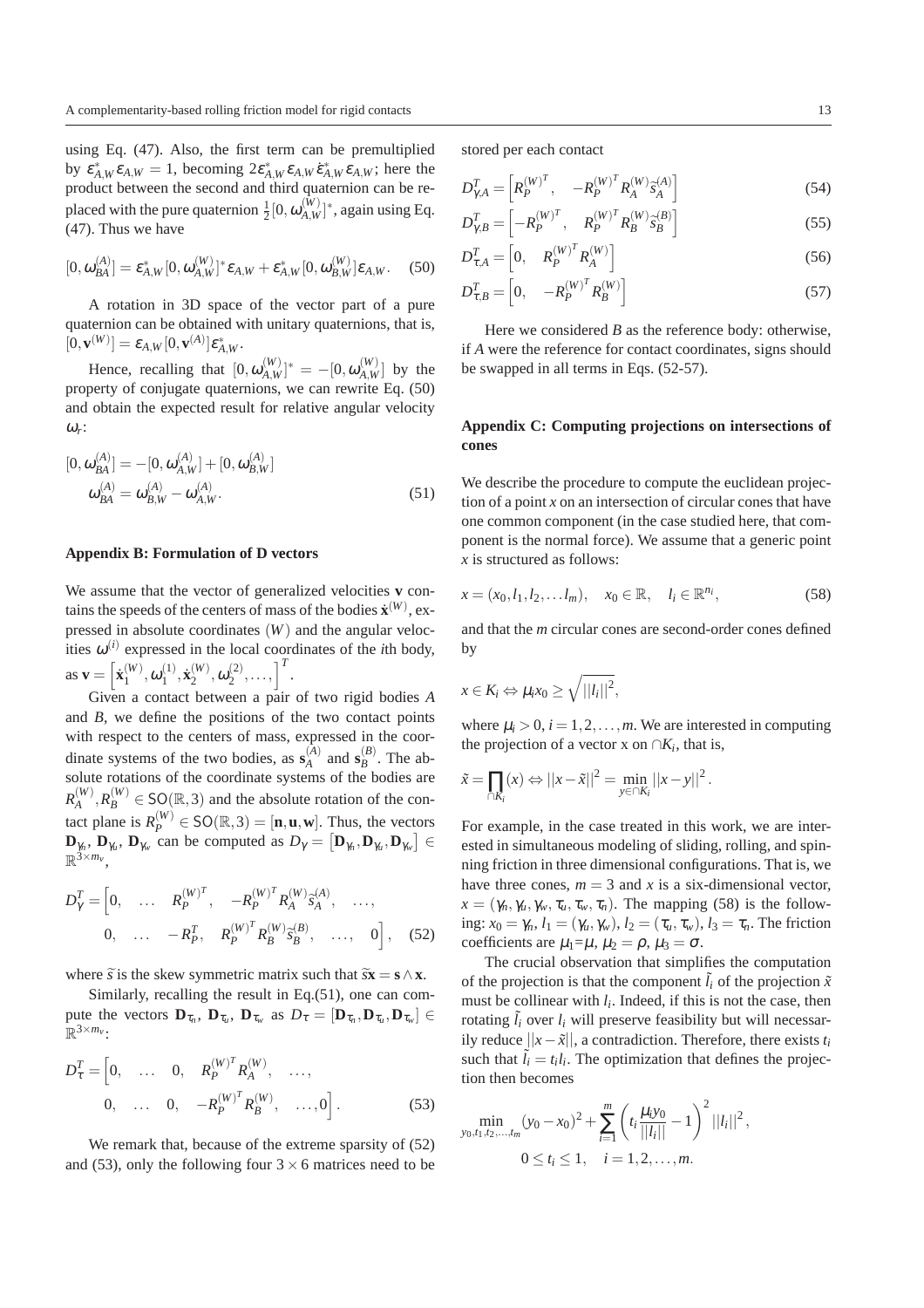We have normalized the component of  $y$  in terms of  $y_0$  to allow for the range of  $t_i$  to be the same. For a given  $y_0$ , the optimal  $t_i$ , which we denote by  $t_i(y_0)$ , is easy to compute. Indeed we obtain the following

$$
t_i(y_0) = \begin{cases} \frac{||l_i||}{\mu_i y_0} & \frac{||l_i||}{\mu_i y_0} \le 1\\ 1 & \frac{||l_i||}{\mu_i y_0} > 1 \end{cases} \Rightarrow
$$
  

$$
\Rightarrow t_i(y_0) \frac{\mu_i y_0}{||l_i||} - 1 = \begin{cases} 0 & \frac{||l_i||}{\mu_i y_0} \le 1\\ \frac{\mu_i y_0}{||l_i||} - 1 & \frac{||l_i||}{\mu_i y_0} > 1 \end{cases}
$$

Substituting  $t_i$  for the optimal values  $t_i(y_0)$  in the optimization problem, we obtain that the problem is equivalent to

$$
\min_{y_0} \psi(y_0) := (y_0 - x_0)^2 + \sum_{i=1}^m I_{\left[y_0 < \frac{||l_i||}{\mu_i}\right]}(y_0) \left(\frac{\mu_i y_0}{||l_i||} - 1\right)^2 ||l_i||^2.
$$

Here *I* is the indicator function of a set. It is immediately apparent that this function is piecewise quadratic and *that it is convex*. Indeed, convexity follows from the fact that each term function is convex, the first term as a quadratic, and the other terms as their graphs are the union of a parabola with a flat line.

To find its optimum, we can do the following.

- 1. Define and order the breakpoints 0, and  $\frac{||l_i||}{||l_i||}$  $\frac{u_{i\parallel}}{\mu_i}$ , with  $i=$ 1,2,...,*m*. Succesive breakpoints define a piece.
- 2. On each piece find the minimum of the quadratic function.
- 3. Compute the overall minimum, which is the lowest value of all such minima.

Once  $\tilde{x}_0 = y_0$  is determined,  $t_i(y_0)$  is computed, and the other components of the projection are computed as  $\tilde{l}_i = t_i(\tilde{x}_0) \frac{\mu_i \tilde{x}_0}{||l_i||}$  $\frac{\mu_i x_0}{||l_i||}$ .

For a large number of breakpoints we can exploit convexity of ψ, by noting that we can evaluate the function at the breakpoints, and find the minimum value. Then, by convexity, the overall minimum must occur in a segment that neighbors the breakpoint with the minimum value. Hence, one minimizes the quadratic only in those intervals.

To summarize:

- 1. Define and order the breakpoints 0, and  $\frac{||l_i||}{||l_i||}$  $\frac{u_{i\parallel}}{\mu_i}$ , with  $i=$ 1,2,...,*m*. Succesive breakpoints define a piece. We assume without loss of generality that the labels have been permuted so that the natural order has the breakpoints in increasing order, that is,  $i < j \Rightarrow \frac{||l_i||}{||l_i||}$  $\frac{|l_i||}{\mu_i} < \frac{||l_j||}{\mu_j}$  $\frac{\nu_{j||}}{\mu_{j}}$ . If two breakpoints have the same value, we delete their index.
- 2. Enumerate the objective function  $\psi$  at the breakpoints, and find the *i* for which  $\psi(\frac{||l_i||}{||l_i||})$  $\frac{|\mathit{l}_i||}{\mu_i}) \leq \psi(\frac{||\mathit{l}_j||}{\mu_j})$  $\frac{\mu_j}{\mu_j}$ ),  $\forall j$ . If there is one such *i*, the overall minimum is on a neighboring segment; if there are two, it is on the segment in between (there cannot be three different indices, since the function is not piecewise constant).

3. Minimize the piecewise quadratic on either the one or two segments identified, and report the result.

For a small number of breakpoints (i.e., the number of cones *m* is small), it is not likely that this reduced method would practically be much faster than comprehensive enumeration.

# **References**

- 1. M. Anitescu and G. D. Hart. A fixed-point iteration approach for multibody dynamics with contact and friction. *Mathematical Programming, Series B*, 101(1)(ANL/MCS-P985-0802):3–32, 2004.
- 2. M. Anitescu, F. A. Potra, and D. Stewart. Time-stepping for threedimensional rigid-body dynamics. *Computer Methods in Applied Mechanics and Engineering*, 177:183–197, 1999.
- 3. M. Anitescu and A. Tasora. An iterative approach for cone complementarity problems for nonsmooth dynamics. *Computational Optimization and Applications*, 47(2):207–235, 2010.
- 4. S. Arora and B. Barak. *Computational complexity: a modern approach*. Cambridge University Press, 2009.
- 5. J. Bardet. Observations on the effects of particle rotations on the failure of idealized granular materials. *Mechanics of Materials*, 18(2):159 – 182, 1994. Special Issue on Microstructure and Strain Localization in Geomaterials.
- 6. F. Calvetti and R. Nova. Micromechanical approach to slope stability analysis. In *Degradations and instabilities in geomaterials*. Springer, 2004.
- 7. P. A. Cundall and O. D. L. Strack. A discrete numerical model for granular assemblies. *Geotechnique*, 29(1):47–65, 1979.
- 8. C. A. de Coulomb. *Thorie des machines simples en ayant gard au frottement de leurs parties et la roideur des cordages*. Bachelier, Paris, 1821.
- 9. N. Estrada, m. Azema, F. Radja, and A. Taboada. Identification of rolling resistance as a shape parameter in sheared granular media. *Physical Review E - Statistical, Nonlinear and Soft Matter Physics*, 84(1-1):011306, 2011.
- 10. F. Facchinei and J. Pang. *Finite-dimensional variational inequalities and complementarity problems*, volume 1. Springer Verlag, 2003.
- 11. P. Flores, R. Leine, and C. Glocker. Application of the nonsmooth dynamics approach to model and analysis of the contact-impact events in cam-follower systems. *Nonlinear Dynamics*, 69:2117– 2133, 2012. 10.1007/s11071-012-0413-3.
- 12. E. Hairer, S. P. Nørsett, and G. Wanner. *Solving Ordinary Differential Equations*. Springer, 2010.
- 13. E. J. Haug. *Computer-Aided Kinematics and Dynamics of Mechanical Systems*. Prenctice-Hall, Englewood Cliffs, New Jersey, 1989.
- 14. K. Iwashita and M. Oda. Rolling resistance at contacts in simulation of shear band development by dem. *Journal of Engineering Mechanics*, 124(3):285–292, 1998.
- 15. M. Jiang, H.-S. Yu, and D. Harris. A novel discrete model for granular material incorporating rolling resistance. *Computers and Geotechnics*, 32(5):340–357, 2005.
- 16. F. Jourdan, P. Alart, and M. Jean. A Gauss Seidel like algorithm to solve frictional contract problems. *Computer Methods In Applied Mechanics And Engineering*, 155:31–47, 1998.
- 17. W. R. Ketterhagen, M. T. am Ende, and B. C. Hancock. Process modeling in the pharmaceutical industry using the discrete element method. *Journal of Pharmaceutical Sciences*, 2(98):442– 470, 2009.
- 18. D. Kinderleher and G. Stampacchia. *An Introduction to Variational Inequalities and Their Application*. Academic Press, New York, 1980.